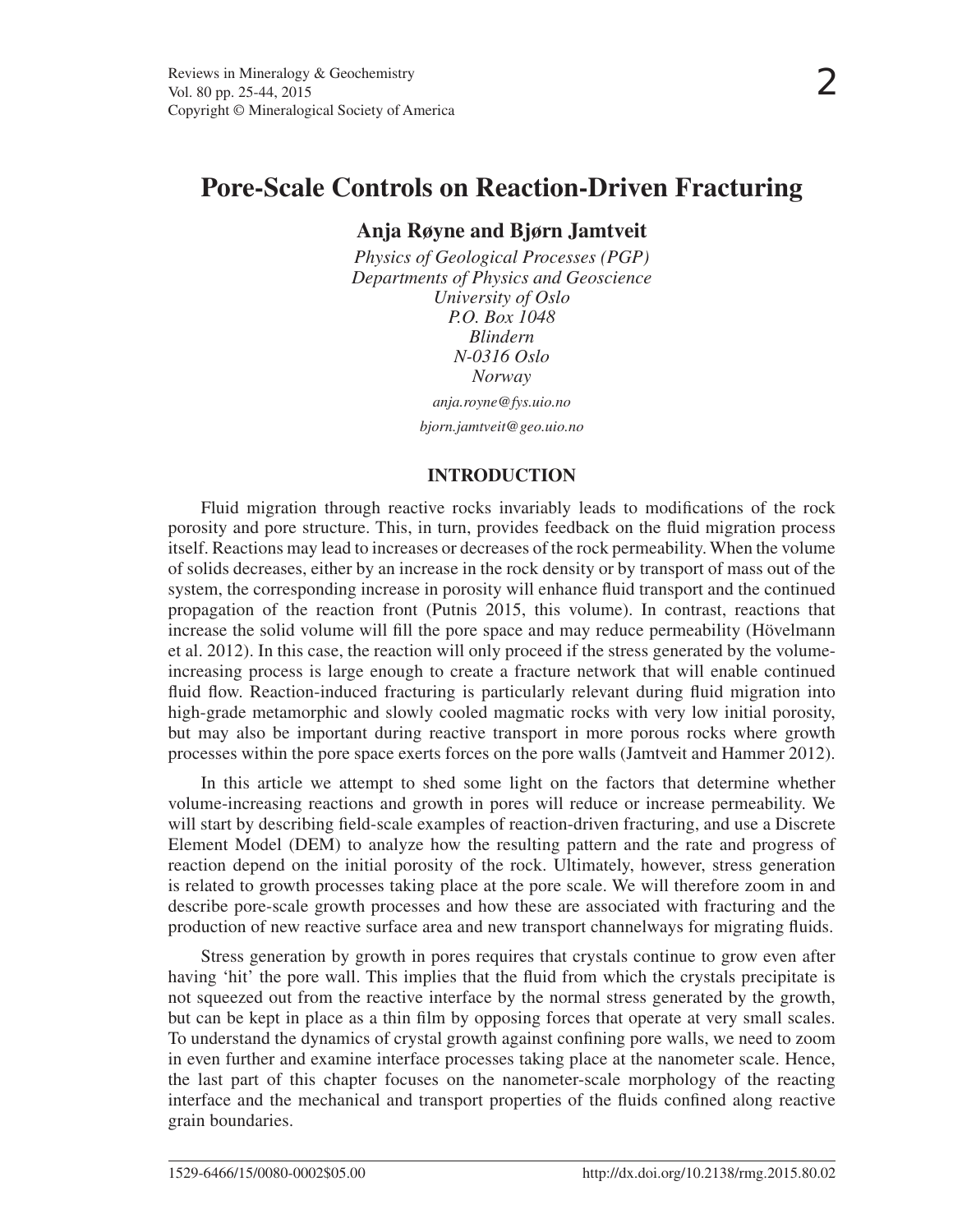## **FIELD-SCALE OBSERVATIONS**

## **Reaction-induced fracturing: The effect of porosity**

The potential importance of reaction-driven fracturing is highest when the confining pressure is low or the rock is under high differential stress. In such a situation, even modest reaction-driven stresses may cause failure and fracture propagation. Spheroidal weathering is an example of a process where reactions produce pronounced fracturing under the low confining pressures that prevail near the Earth's surface (Fletcher et al. 2006; Røyne et al. 2008). This kind of weathering has been described for most rock types in a wide range of climate zones (Chapman and Greenfield 1949). Although spheroidal weathering, per definition, involves surface-parallel fracturing and spalling of layers at the margin of rock blocks, which become progressively rounded (core stones), the progress of this mode of weathering and the fracture patterns produced are sensitive to the initial porosity of the rock type, as outlined below.

A representative example of spheroidal weathering of a rock with very low initial porosity is shown in Figure 1. Interactions between the dolerite and oxidizing groundwaters generate a characteristic sequence of mm-to-cm-thick spalls that separates the weathered product from almost completely fresh dolerite. During progressive weathering, the central core stone will often split into two or more daughter core stones by a process called twinning. This process is also driven by the stresses generated through the volume-increasing reactions at the outer margin of the fresh core stone (Røyne et al. 2008). Because rocks are elastically extremely stiff, only a very small volume change «1% may generate stresses high enough to crack the rock.

Figure 2 shows spheroidal weathering of an andesitic intrusion with an original porosity of ~8% (Jamtveit et al. 2011). During spheroidal weathering, reaction-driven expansion and spalling occur along with domain-dividing fractures to form smaller "twins" and "triplets". In contrast to the situation described for the dolerite above, there are no sharp reaction fronts or interfaces, and individual core stones show pronounced progress of weathering reactions tens of centimeters inside the innermost onion-skin fracture. In fact, most core stones show significant production of weathering products in the pores throughout the entire rock volume, with no remaining completely unaltered andesite.



**Figure 1.** Spheroidal weathering of doleritic sill intrusion from the Karoo Basin, South Africa. Reactiondriven fracturing produces a number of spalls ('onion-skin'-like fractures) that result in a rounded 'core stone' from an initially angular dolerite block, cut out by pre-existing joints (left). Continued weathering eventually produces tensile stresses inside the core stone that are high enough to make the original core stone (outlined by solid lines) divide into two or more daughters (dashed lines) (right). [Modified from Røyne et al. 2008].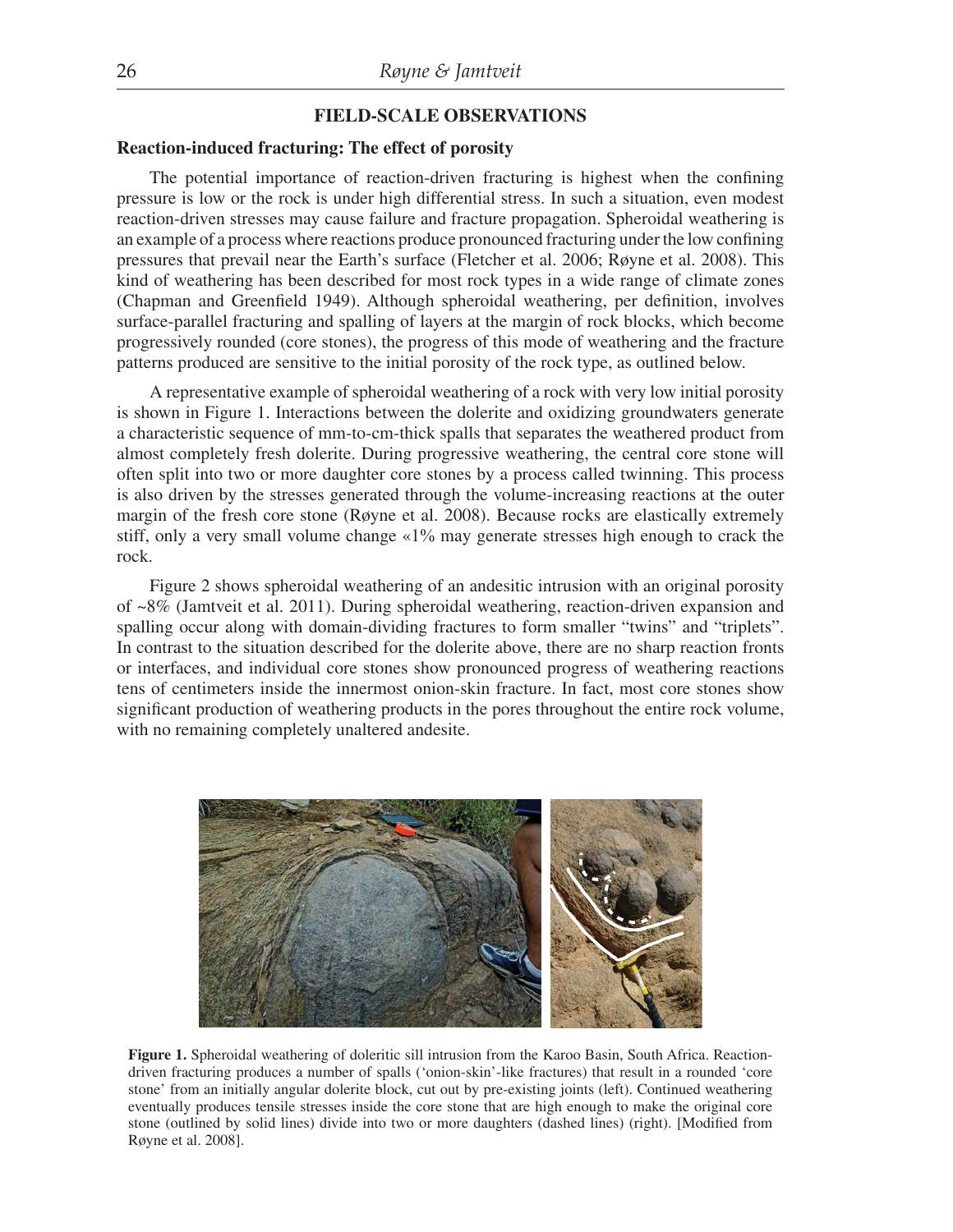

**Figure 2.** Block of an andesitic intrusion subdivided into smaller domains (I–III) by internal fracturing. Domain III was further subdivided into IIIA and IIIB, before IIIA split into twins IIIAa and IIIAb. The brown-colored striation is a combination of Liesegang bands and onion-skin fractures. [Modified from Jamtveit et al. 2011].

Recent numerical simulations have provided us with a more complete understanding of the differences described above. Until recently, most models focused on rocks with very low initial porosity where transport in unreacted rock occurred mainly by slow grain boundary diffusion. In such systems, a sharp reaction front separates completely unreacted rocks from rocks with a high extent of reaction. Moreover, the (1-D) propagation rate of this front is controlled mainly by the transport properties of the unfractured fresh rock (Rudge et al. 2010). However, in more porous rocks, the transport rates in unreacted rocks will be fast compared to the chemical reaction kinetics, and the reaction fronts may become broader with a more gradual transition from extensively reacted rock to fresh rock.

A 2-D model describing reaction-driven fracturing of rocks with variable porosity was recently presented by Ulven et al. (2014a). This model is a discrete element model (DEM) with a reaction-diffusion solver developed by Ulven et al. (2014b). It simulates the deformation and fracturing of a solid with constant intergranular porosity undergoing a local volume-increasing chemical reaction. Fluid flow in fractures is assumed to be effectively instantaneous compared to the rate of other relevant processes. In a natural system, the progress of the fluid-driven, volume-increasing reactions, as described by the model above, is controlled by two main parameters: rock porosity  $(\Phi)$ , and the shape of the initial domain undergoing volatilization. For the circular domains shown in Figure 3, porosity variation will control both the relative rates of reaction kinetics and transport, often expressed by the dimensionless Damkohler number ( $\Gamma \propto 1/\Phi$ ), and the amount of the mobile reactant that the rock can contain ( $\Theta \propto \Phi$ ). High porosity implies low  $\Gamma$  and high  $\Theta$  (see Ulven et al. 2014a).

Figure 3 shows plots of reaction progress versus time for four different porosities, as well as fracture patterns developed at 50% reaction progress. As demonstrated by Ulven et al. (2014a), for porosities less than about 2.5%, the 'overall' reaction rate (rate averaged over the entire domain) is proportional to  $\Phi^N$ , where *N* is in the range 0.45–2 and high *N*-values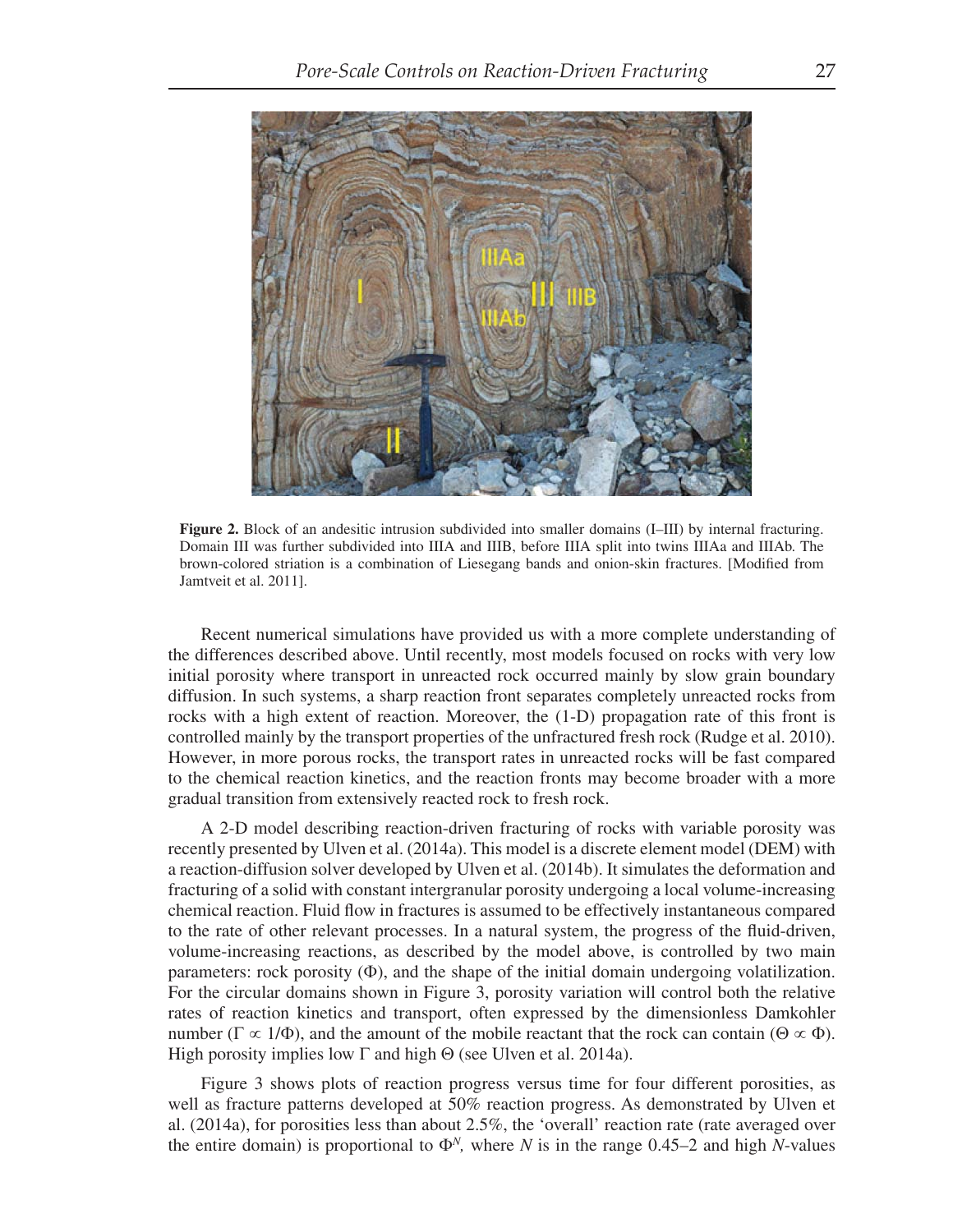(high sensitivity to initial porosity) corresponds to reactions with small volume changes. For initial porosities greater than 2.5%, the overall rate becomes increasingly less sensitive to the porosity, and is controlled mainly by the kinetics of the reaction.

In a natural system, the shape of the domains undergoing reaction will always deviate from a circle or a sphere. This has some important consequences for the reaction progress, as sharp edges or other regions with high curvature tend to act as foci for differential stress and thus control the timing of the onset of fracturing. Figure 4 shows examples of fracture patterns and reaction progress at  $50\%$  reaction for an initial porosity of 0.05%. This figure indicates that the total reaction rates are fairly similar after fracturing has commenced. However, the onset of fracturing (the steep part of the curves) is significantly different for different geometries. One implication of this is that spheroidal weathering of jointed rocks may progress very differently in blocks of different shape. Reaction-driven fracturing is thus expected to produce a characteristic size distribution of the resulting core stones as described by Fletcher and Brantley (2010) and Ulven et al. (2014a).



**Figure 3.** Total reaction progress versus time (central graph) for four different porosities: (A)  $\Phi = 2.5\%$ , (B)  $\Phi = 0.9\%$ , (C)  $\Phi = 0.3\%$ , and (D)  $\Phi = 0.05\%$ . Shade shows extent of reaction, from dark for unreacted material to light for completely reacted material Panels show fracture patterns and local reaction progress at 50% total reaction for systems with fluid flow in the fractures. The volume change of the reaction was 0.8% in all cases. [Modified from Ulven et al. 2014a].



**Figure 4.** Reaction progress versus time for four different initial shapes (central graph). The panels show the four different domains (1-4) at 50% reaction progress for an initial porosity of 0.05%. [Modified from Ulven et al. 2014a].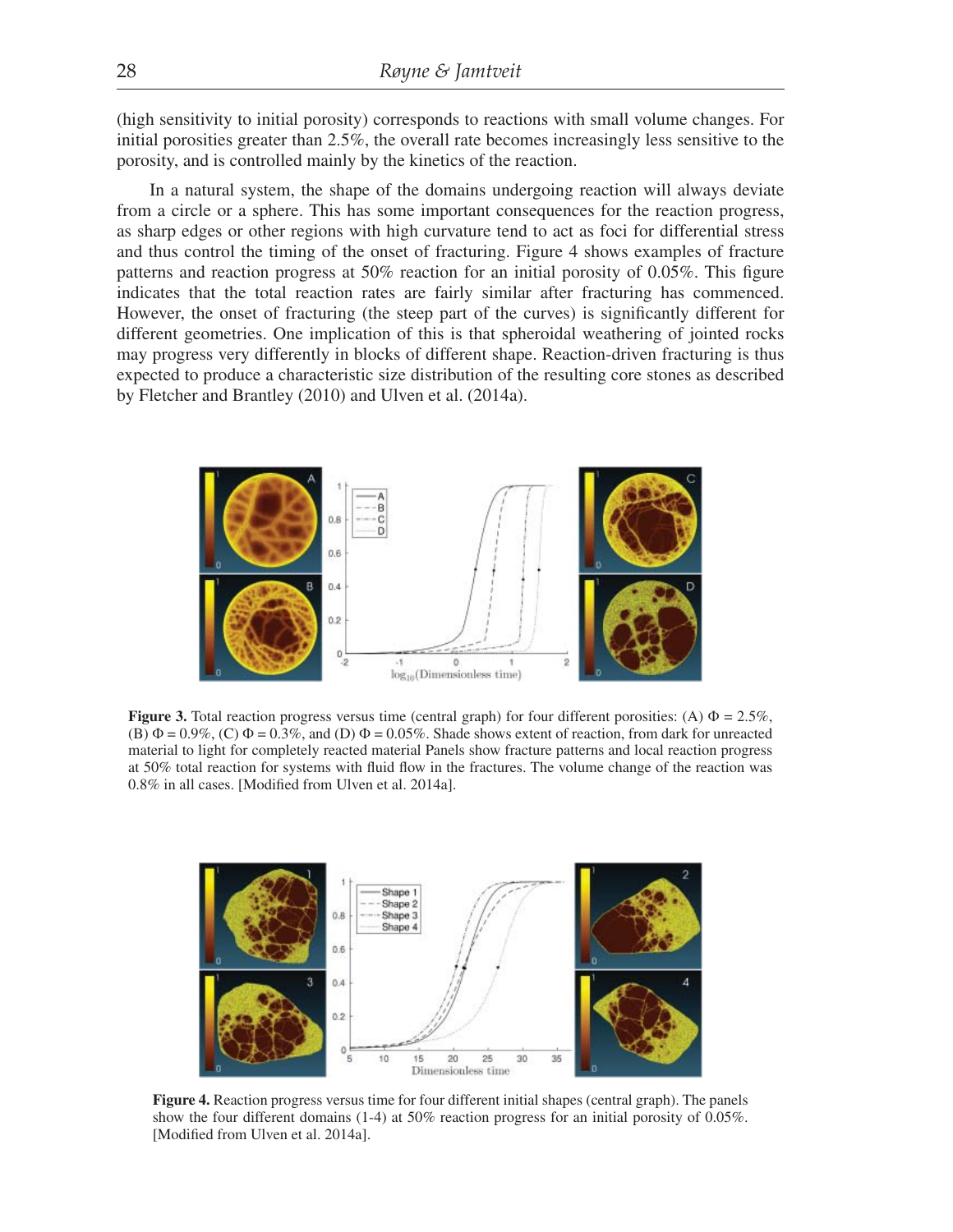### **Reaction-induced clogging and closure of fluid pathways**

Although reactions may produce fractures and porosity, mineral growth in pores may also lead to clogging. This may significantly decrease the permeability and therefore fluid migration through initially porous rocks, and through rocks that are initially fractured due to tectonic and thermal processes. Tectonic deformation may, according to the Gutenberg– Richter law, riddle the crust with fractures on all scales (Molnar et al. 2007), and provide pervasive permeability and reactive surface area in brittly deformed rocks. When fluidconsuming reactions occur synchronously with tectonic deformation, the externally imposed stress may completely control the reaction rate and progress if permeability is generated at a faster rate than the infilling of pores by reaction products. On the other hand, if the precipitation rate is fast compared to the rate of fracturing and permeability generation, the progress of reaction may be modest even in extensively fractured rocks. Figure 5 shows a possible example of such a system: an extensively faulted, fractured, but only partly serpentinized, dunite.



**Figure 5.** Extensively fractured, faulted, and partly serpentinized dunite from the Leka ophiolite complex, Central Norwegian Caledonides. Despite the extensive fracturing and faulting observed, the average extent of serpentinization varies from 40–50 to 70–80% in the various domains of this outcrop.

Extrapolation of the kinetic data of the serpentinization reaction based on powder experiments (Malvoisin et al. 2012) predicts that hydration of the original rock should be complete within tens of years, a nearly instantaneous process on the time scales of plate tectonics. Yet, the extent of reaction is only about 50%. Clearly, the supply of water to the olivine surfaces must have been limited, in spite of the extensive fracturing process. Continuous clogging of thermally and tectonically induced fractures related to the strong increase in solid volume associated with the rapid olivine hydration reaction  $(> 30\%)$  is a possible explanation for this observation (Malvoisin and Brunet 2014).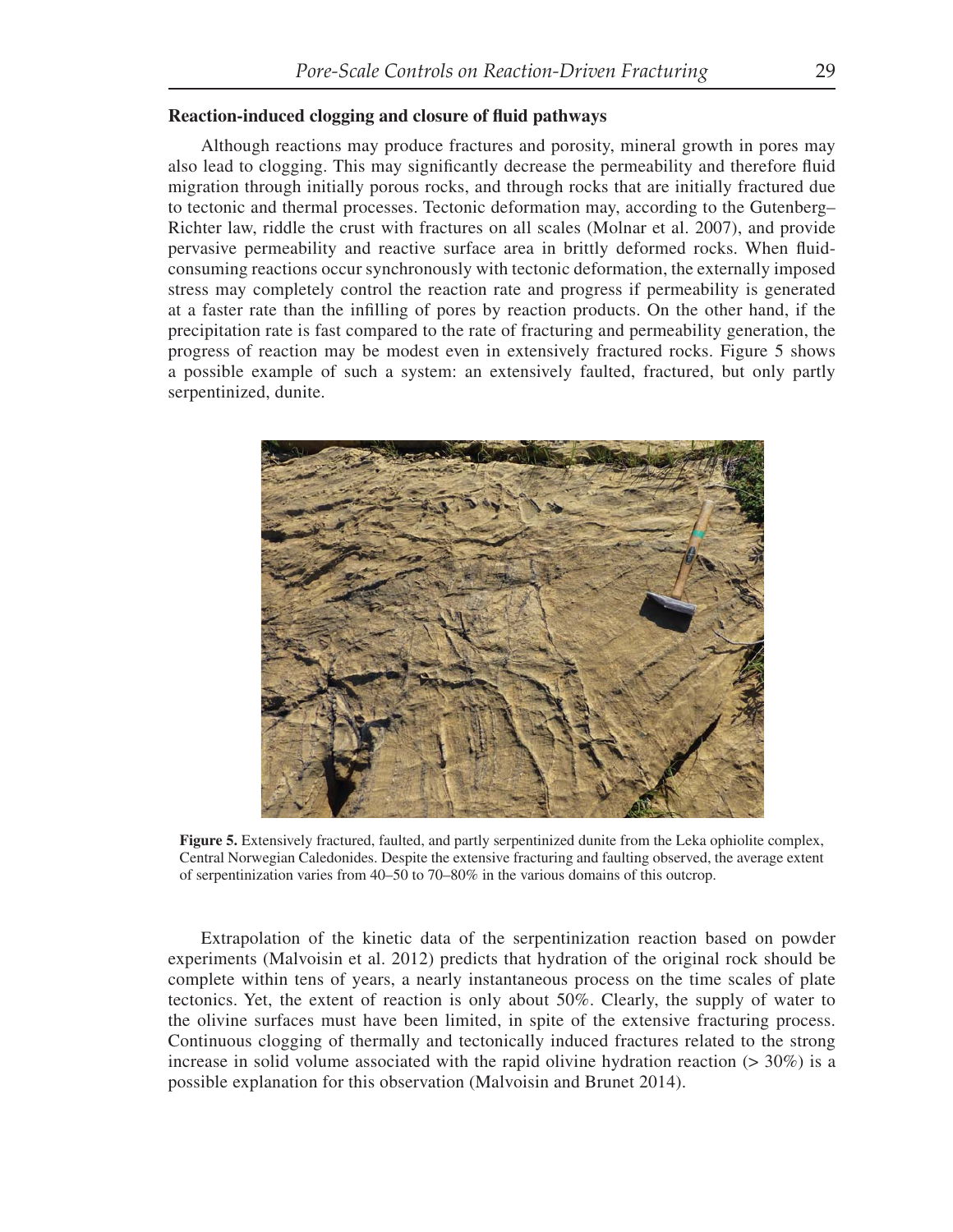## **PORE-SCALE MECHANISMS**

We will now take a closer look at the pore-scale mechanisms that lead to the stresses and fracture patterns discussed in the preceding section. The key requirement for reactions to take place is that water has access to the reactive surface. In the examples given below, we will show how fracturing can allow the reaction to proceed, and how the closure of nanoscale fluid pathways will cause the reaction to stop.

In all of these examples, two conditions are absolutely necessary for fracturing to take place. The first is some thermodynamic overstepping of the reaction. In geological settings, reactions are often assumed to take place very close to equilibrium. This cannot, however, lead to reaction-driven fracturing. The minimal (Griffith) requirement for fracture propagation to take place is that the elastic strain energy released during fracture propagation is at least equal to the amount of energy required to form two new fracture surfaces (Fletcher et al. 2006; Røyne et al. 2011b). When growing minerals perform work on their surroundings by displacing their confining walls, elastic strain energy builds up in the system. This energy comes from the chemical energy available in the reaction, and it requires that minerals precipitate from a supersaturated solution or that the Gibbs free energy,  $\Delta G$ , of the reaction is sufficiently negative. As a crystal grows against the confinement of neighboring minerals, the stress on the growing crystal surface will increase. When the energy penalty for growing a crystal under normal stress becomes larger than the energy gained by precipitating material, growth will cease (Gibbs 1876; Steiger 2005a). The thermodynamic overstepping of the reaction therefore gives an upper bound for the mechanical stresses that can be generated from it.

The second prerequisite is the continued supply of reactants to the reaction site. In order to form a fracture, the material must be mechanically strained, meaning that the volume inside a pore must continuously increase until the strain is large enough for the fracture threshold to be reached. This requires that reactants must be transported to the reacting site while the reaction is taking place, even after the precipitated material has filled the original pore space. Since transport through solid phases is usually much too slow to be relevant, this transport must take place through a liquid film that is confined at the reactive interface, despite the normal stress that builds up across this interface (Taber 1916; Espinosa Marzal and Scherer 2008). Nanometer-thick confined fluid films can in many cases sustain significant normal stresses across them without being squeezed out. The normal stress is sustained by the disjoining pressure of the confined fluid film, which is a function of the film thickness (de Gennes et al. 2003; Israelachvili 2011). The maximum disjoining pressure depends on the details of the fluid and its confining surfaces, as will be further described in the last part of this chapter.

#### **Fracturing around expanding grains**

As demonstrated by Jamtveit et al. (2008), the swelling associated with olivine hydration may cause fracturing and a concomitant permeability increase (Fig. 6). In the upper 10 km of the Earth's crust, olivine hydration may produce stresses exceeding 300 MPa, greater than that required to fracture rocks, overcome the compressive stress, and cause frictional failure (Kelemen and Hirth 2012). However, in a ductile matrix, stresses may be released through creep processes that are not necessarily associated with significant permeability generation. Thus, serpentinization of olivine may be a more effective mechanism in generating fluid pathways in a rock when the olivine grains are surrounded by a brittle matrix than in a rock containing an increasing amount of mechanically weak serpentine minerals that may accommodate volume changes in a ductile manner.

Without this fracturing, grains that were not connected to a pre-existing fracture network would be virtually inaccessible to fluids. The reaction would then not be able to proceed, even though, thermodynamically, the olivine grains are out of equilibrium with the fluids that percolate through the rock.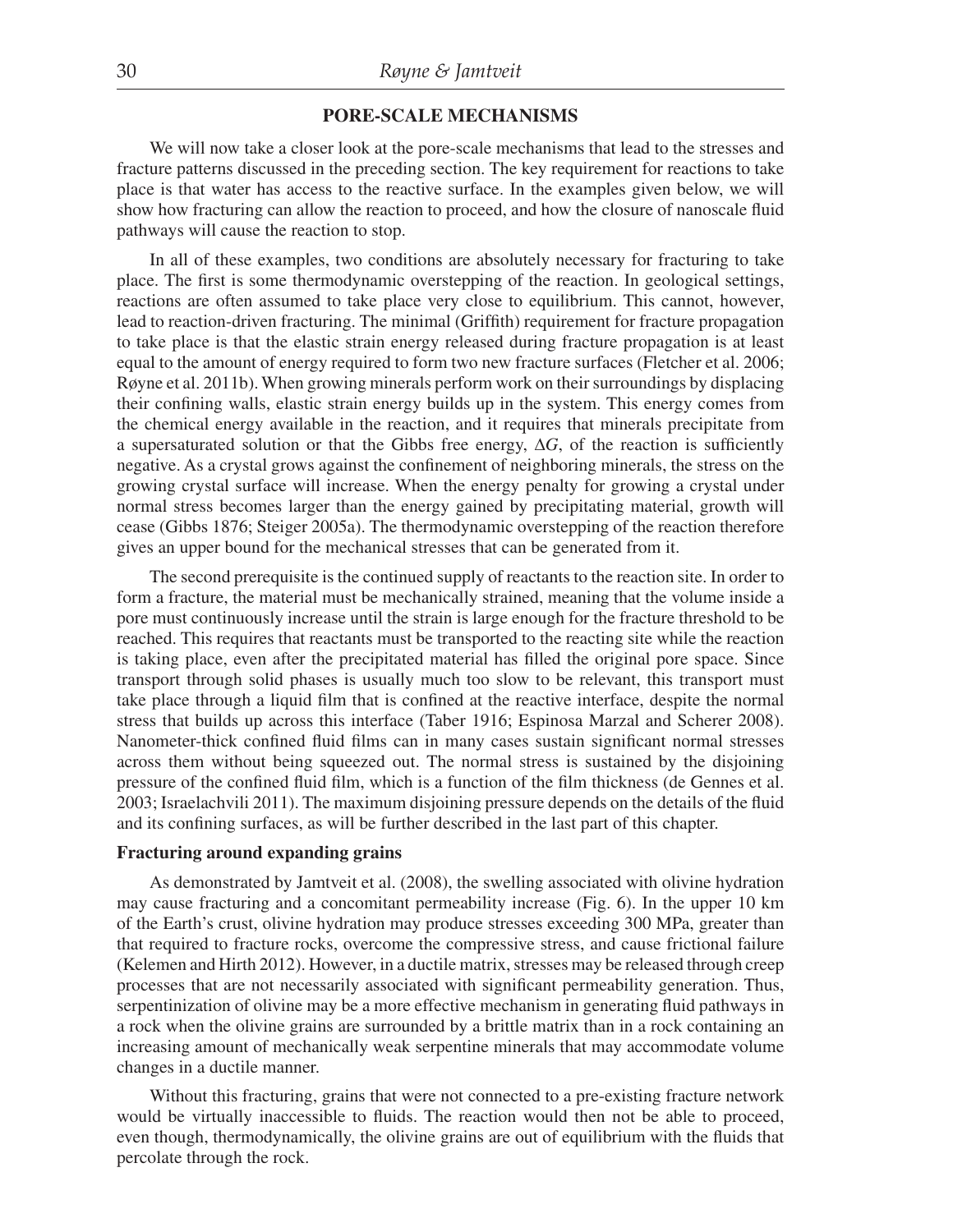

**Figure 6.** Micrograph of reaction-driven fracturing around partly serpentinized olivine crystals in a plagioclase matrix from a troctolite from the Duluth Igneous Complex. A dense network of microfractures connects individual olivine crystals and provides permeable pathways for fluid migration. Small olivine grains in unfractured regions are virtually unaltered [Reprinted from Jamtveit B, Malthe-Sørenssen A, Kostenko O, Reaction enhanced permeability during retrogressive metamorphism, *Earth and Planetary Science Letters,* Vol. 267, p. 620–627, Copyright (2008), with permission from Elsevier].

#### **Intragrain fracturing**

In nature, some volume-expanding reactions are very efficiently shut down by the formation of an impenetrable layer of precipitated mineral on the surface of the reactive grain (Prieto et al. 2003). The newly formed layer will be in equilibrium with the surrounding fluid, and the reactive grain is inaccessible to the fluids.

However, it is common for volume-expanding reactions to proceed to near or full completion. This may happen if the reaction causes fracturing of the reactive grain. Fracturing exposes new reactive surface and allows access to unreacted parts of the grain, thereby greatly accelerating the process. The fracturing of the reacting mineral grain is essential for the progress of any volume-increasing reaction, including almost all volatilization reactions. Without the continuous generation of new reactive surface area by fracturing, such reactions will normally result in the formation of a passivating layer of product phase and very limited reaction progress.

Replacement reactions mediated by a fluid phase take place through a coupled dissolution–precipitation reaction (Putnis 2002). When fluid comes into contact with the reactive mineral, dissolution takes place at the mineral surface. This immediately creates a supersaturated solution with respect to the replacing mineral, which will then precipitate in the immediate vicinity of the dissolving surface. A nanometer-scale confined fluid film between the parent and daughter phases will allow the reaction to continue. If the supersaturation with respect to the precipitating phase is high, there will be enough chemical energy available for the precipitating material to exert a mechanical stress on the reacting grain, and cause fracturing, when precipitation is confined within dissolution pits and wedges as illustrated below.

Experimental works that demonstrate this include the replacement reactions: aragonite  $\rightarrow$ calcite (Perdikouri et al. 2011), leucite  $\rightarrow$  analcime (Putnis et al. 2007; Jamtveit et al. 2009),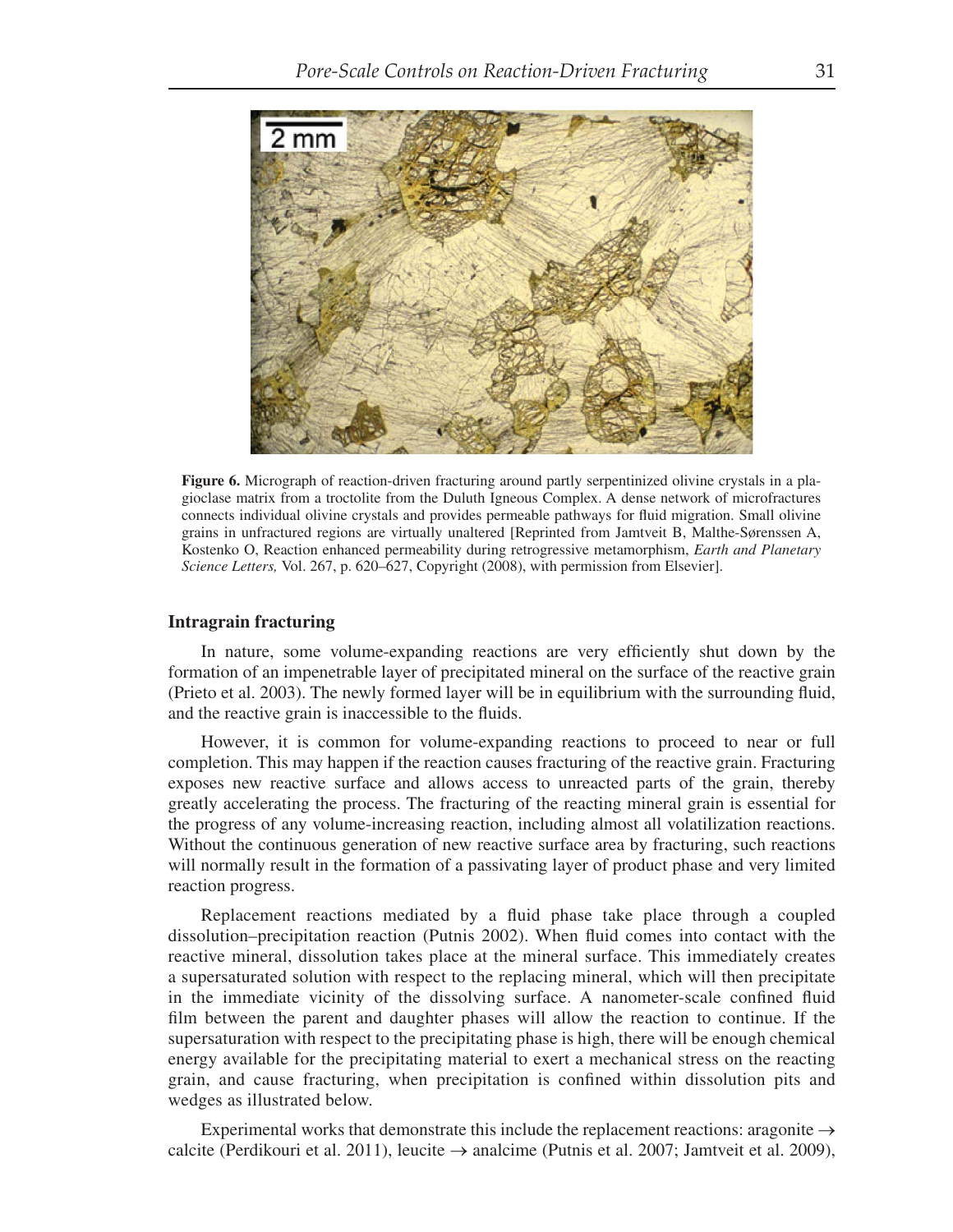scolecite  $\rightarrow$  tobermorite (Dunkel and Putnis 2014), and olivine  $\rightarrow$  serpentine (Malvoisin et al. 2012). All of these reactions are associated with a volume increase, and all of them produce fresh surface area by reaction-driven fracturing in unconfined hydrothermal experiments. Figure 7 shows the interface morphology formed during the replacement of the zeolite mineral scolecite (CaAl<sub>2</sub>Si<sub>3</sub>O<sub>10</sub>·3H<sub>2</sub>O) by tobermorite (Ca<sub>5</sub>Si<sub>6</sub>O<sub>17</sub>(OH)<sub>2</sub>·5H<sub>2</sub>O) after 3 days in a 2M-NaOH solution at 200 ºC (Dunkel and Putnis 2014). During the replacement, tobermorite precipitates in dissolution pits formed at the scolecite surface. These pits develop into wedgeshaped cavities. When fibrous tobermorite grows from the supersaturated solution towards the scolecite 'walls', it exerts a stress on them, and the tips of the wedge-shaped pits act as stress concentrators and drive the growth of fractures into the parent phase. These fractures expose fresh reactive surfaces, which allow the process to repeat itself.



Figure 7. Scolecite reacting to form tobermorite. a) Fractures into scolecite emanating from dissolutioncontrolled, wedge-shaped depressions on the scolecite surface. b) Radial growth of fibrous tobermorite precipitating in etch pits formed on the reacting scolecite surface. [Modified from Dunkel and Putnis 2014.]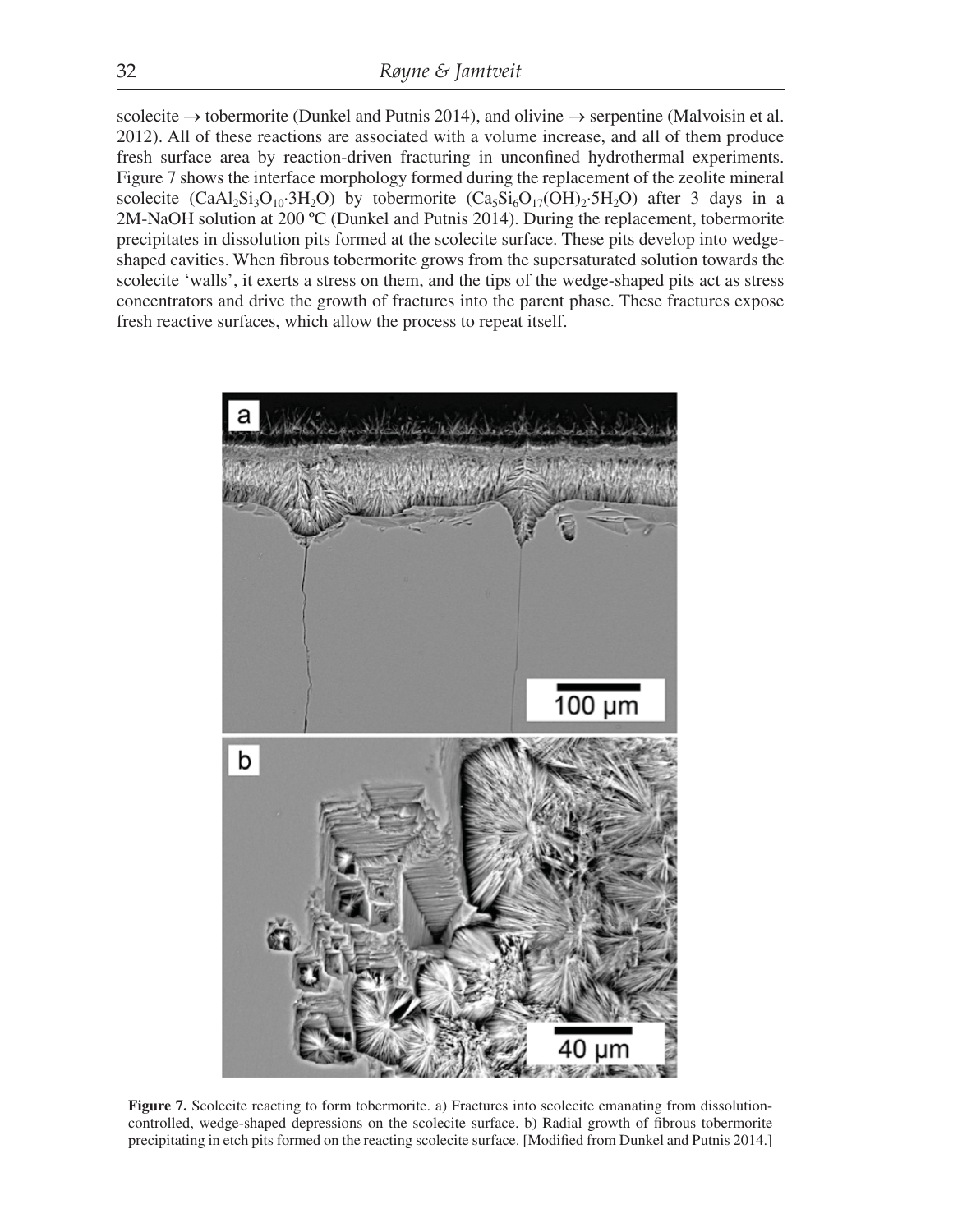A similar process has been shown to operate during serpentinization of olivine. The interface between olivine and the hydrated product is always sharp, even at the nanometer scale. However, the interface is always rough with extensive pitting during incipient olivine dissolution. An amorphous proto-serpentine phase precipitates in these pits and causes local stress concentration and fracturing (Plümper et al. 2012). Pitting thus prepares fracturing during serpentinization, in a way similar to the case for the scolecite–tobermorite replacement reaction. When fracturing starts, the permeability of the system increases and when water gains access to fresh fracture surfaces, more pits are formed by dissolution, allowing new fractures to nucleate and grow producing the observed hierarchical fracture pattern associated with the commonly observed mesh texture that form during partial serpentinization of olivine crystals.

The examples above describe growth in cavities produced by dissolution processes that are directly coupled to local precipitation. In the following, we will examine reaction effects on the porosity and permeability of a medium with a significant initial porosity.

#### **Growth in pores**

If a fluid that flows through a network of pores becomes supersaturated with respect to a solid phase due to dissolution of reactive minerals, changes in temperature or pressure, or for any other reason, precipitation may take place in the open pore space.

If pores become filled with solid material, this will reduce the permeability of the rock. However, when the driving force for crystallization, i.e., the supersaturation or undercooling of the fluid phase, is sufficiently high, it will be energetically favorable for the system to continue precipitation of solid material even after the crystal has grown to fill its available pore space. By exerting a mechanical stress on the pore wall transmitted through the disjoining pressure of the confined-fluid film, the growing crystal can make the pore expand elastically and thus make room for continued growth. If stresses become high enough, this will cause fractures to form, and thus new fluid pathways are opened (Fig. 8).

Fracturing caused by the pressure exerted by mineral growth in porous rocks is a serious issue in a broad range of Earth and Environmental sciences, including conservation science, geomorphology, geotechnical engineering, and concrete materials science (Scherer 1999; Flatt et al. 2014).

The ability of growing crystals to lift imposed loads has been demonstrated in classical experiments (Becker and Day 1905; Correns 1949); see also Flatt et al. (2007) and Taber (1916, 1929). Crystallization pressures that exceed local failure thresholds are thought to be the key process responsible for the evolution of damage during salt weathering (Scherer 1999; Espinosa Marzal and Scherer 2008), frost heave in soils (Dash et al. 2006), and frost cracking of rocks (Walder and Hallet 1985; Murton et al. 2006). It may also lead to vein formation (Fletcher and Merino 2001; Røyne et al. 2011b) and displacive fabrics in the neighboring minerals (Watts 1978).

A crystal growing in a pore will stop growing when the stress on the crystal surface approaches the maximum crystallization pressure. However, if the stress is sufficient to open a fracture, the stress on the crystal surface will decrease, thus enabling further growth. When strain rates are slow, as can be the case during precipitation in pores and cracks, fracture propagation takes place through a kinetic process known as subcritical crack growth (Atkinson 1987). Røyne et al. (2011b) showed how to couple the rates of crystal growth and fracture propagation when a crystal grows from a supersaturated solution inside the aperture of a fracture (see Fig. 9). As long as there is an unlimited supply of supersaturated solution, fracture propagation causes the stress on the crystal surface to decrease and the rate of fracture propagation will accelerate until complete failure takes place.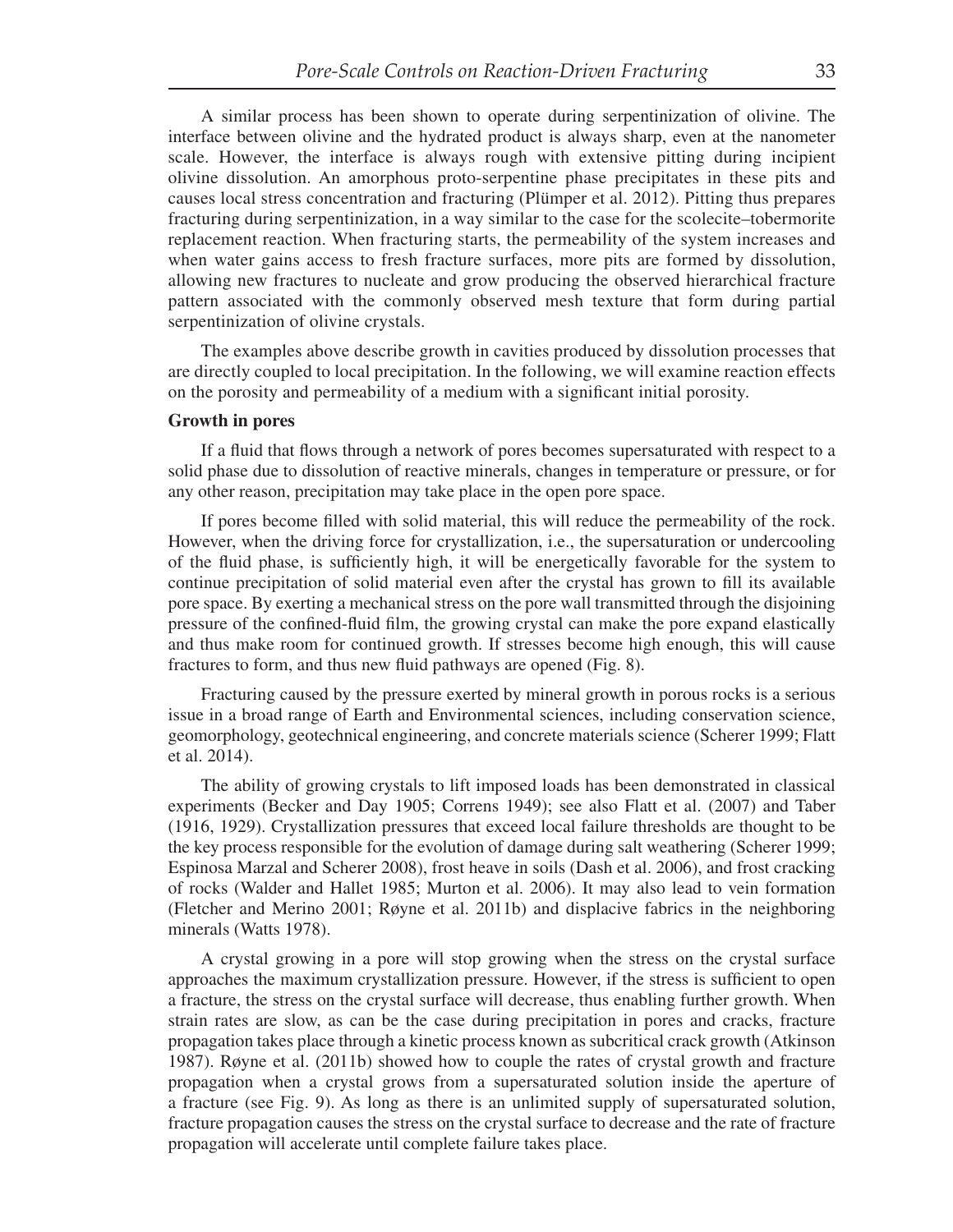

**Figure 8.** Secondary electron image of the surface of fresh (A) and weathered (B) andesite. Note the large subspherical pore in A. Dark arrows in B indicate inferred pre-existing pores that are now filled with a fine grained mixture of ferrihydrite and calcite. White arrows indicate microfractures at grain boundaries, inferred to have formed during growth in the pre-existing pores [Used with permission from John Wiley and Sons, from Jamtveit B, Kobchenko M, Austrheim H, Malthe-Sorenssen A, Røyne A, Svensen H (2011) Porosity evolution and crystallization-driven fragmentation during weathering of andesite, *Journal of Geophysical Research-Solid Earth*, Vol. 116, B12201, Fig. 5.]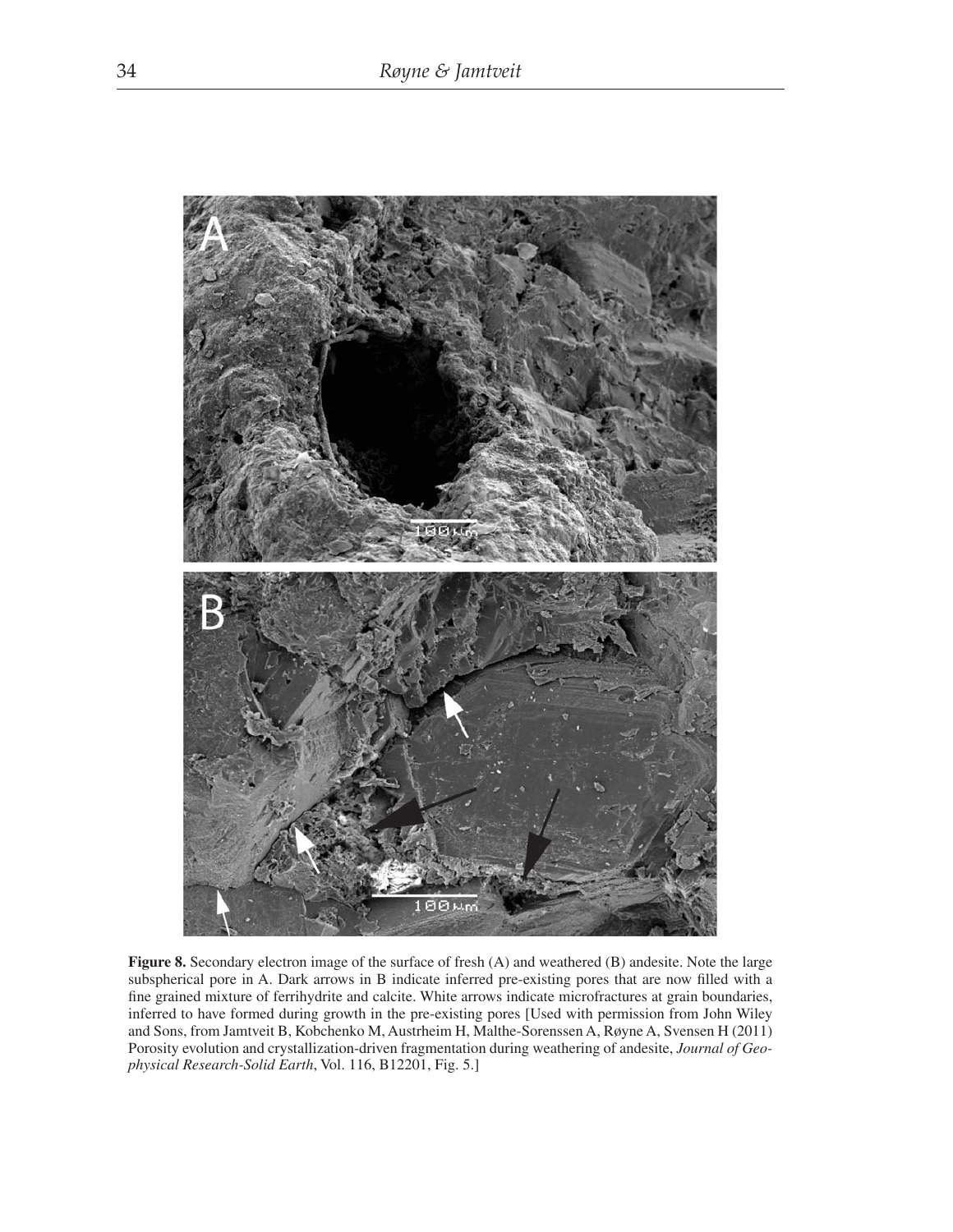

**Figure 9.** Insert: Conceptual model of a crystal (of radius *a*) growing in the aperture of a penny-shaped fracture (radius  $c$ , maximum opening  $w$ ). A confined-fluid film between the crystal surface and the fracture walls sustains the continued crystal growth as long as the normal stress,  $\sigma$ , is smaller than the maximum disjoining pressure of the fluid film. Graph: Dimensionless normal stress on the crystal surface (normalized to the maximum crystallization pressure: dashed line) and equivalent pressure (the fluid pressure inside the penny-shaped fracture that would create the same driving force for fracture propagation: solid line) as a function of dimensionless time for a given set of crystal growth and fracture propagation parameters. The dash-dot line shows the stress on the crystal face that would develop if fracture propagation had not initiated at point II. At I, the crystal has grown to fill the entire fracture; at III, lateral crystal growth can no longer keep up with the fracture propagation rate, causing the stress on the crystal face to be larger than the equivalent fluid pressure. [Used with permission from Røyne A, Meakin P, Malthe-Sørenssen A, Jamtveit B, Dysthe DK (2011) Crack propagation driven by crystal growth. *EPL*, Vol. 96, 24003, doi:10.1209/0295- 5075/96/24003].

In nature, the stress generated during crystal growth in the pores of a rock depends on the properties of the fluid film confined between the crystal surface and the pore wall as well as on the continued supply of supersaturated solution through transport in the fluid phase. We will discuss these issues in more details in the following two sections.

#### **FUNDAMENTAL PROPERTIES OF CONFINED FLUID FILMS**

As we have shown in the preceding sections, the processes that modify the porosity and permeability of rocks on the pore scale depend critically on the nature and presence of confined fluid films present in microfractures and along grain boundaries. When fluids are confined at reactive grain boundaries, they play a critical role in determining the force that is exerted by a growing crystal on its surroundings (Taber 1916; Espinosa Marzal and Scherer 2008) and whether a stressed grain boundary will heal or remain open (Renard et al. 2012; Houben et al. 2013). Confined fluids form transport pathways through low-permeability rocks (Alcantar et al. 2003), and fluids at grain boundaries also control macroscopic elastic (Tutuncu and Sharma 1992; Schult and Shi 1997) and yield properties (Risnes and Flaageng 1999; Megawati et al. 2013). For rocks that are stressed near failure, fluids confined at fracture tips control the fracture propagation threshold (Clarke et al. 1986; Røyne et al. 2011a).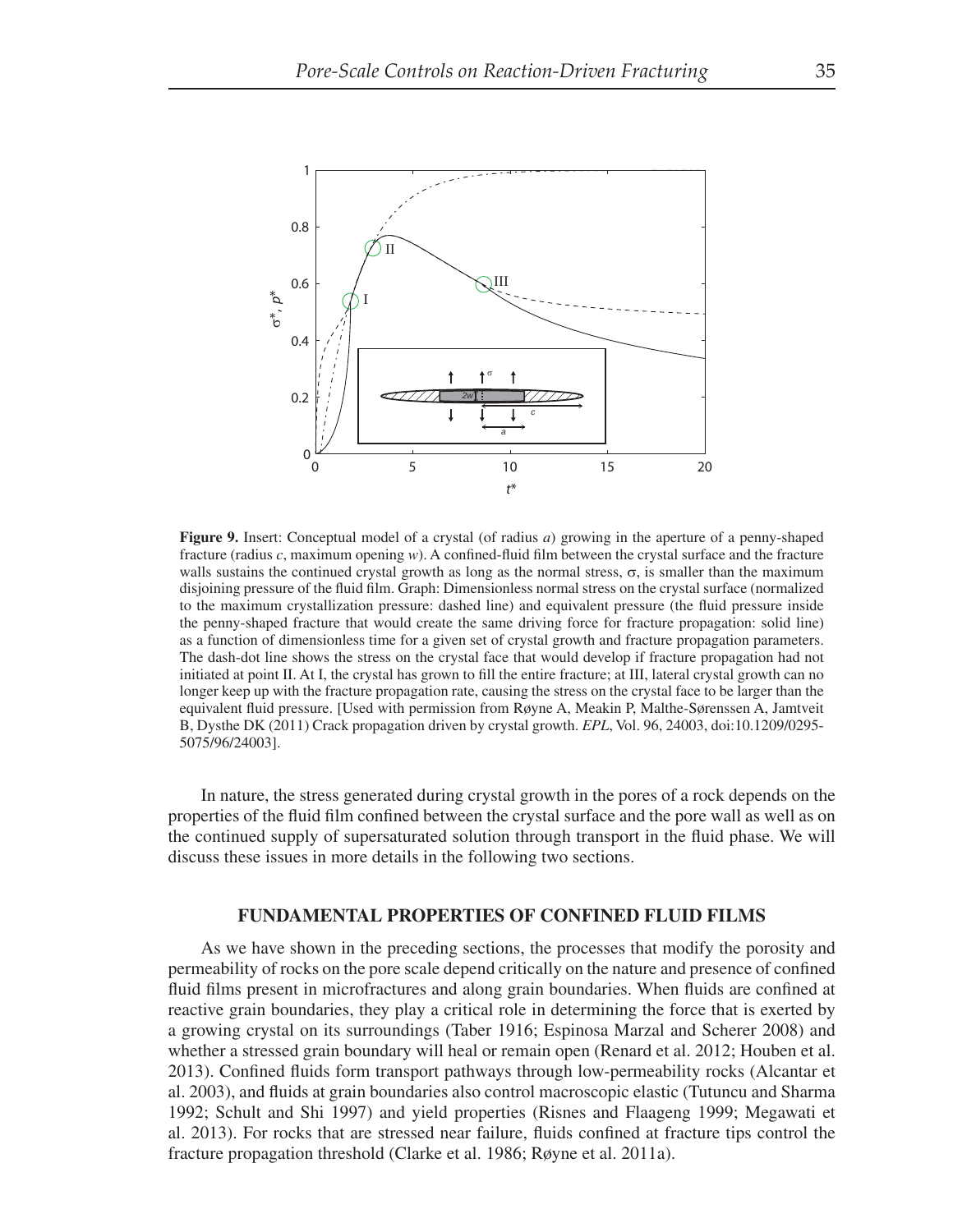It is extremely difficult to make direct measurements of the properties of nanometer-thick fluid films between mineral grains, but there are elegant ways in which the effects of such confined films can be observed. One of the most simple, yet highly illustrative, examples is the experiment by Bouzid et al. (2011). A solution of NaCl was introduced in a micrometric glass capillary, open on both ends (Fig. 10). As water evaporated to the dry external atmosphere, the solution gradually became supersaturated with respect to halite. After some time, solid halite crystals nucleated on both air–liquid interfaces. The crystals continued to grow until they completely filled the capillary diameter, apparently clogging the tube.

The system was then left undisturbed for three months. At this point, the authors observed that a small bubble had formed inside the fluid that was trapped between the halite cylinders. Such vapor cavities, which had nucleated inside the bulk liquid, can only form when the pressure in the liquid has decreased substantially below zero.

Instead of the halite crystals completely shutting off the transport pathway between the fluid in the capillary and the outside atmosphere, a fluid film must have persisted between the crystal and the glass wall. Water could continue to evaporate from the surface of this film, continuously pulling water out from the reservoir inside. Despite the presence of the water film, the crystals were not mechanically free to move inwards; instead, the depletion of water caused the pressure of the trapped solution to decrease. The wetting of the halite–glass interface was strong enough to prevent the gas–liquid interface from receding towards the middle of the capillary. In due course, the bulk fluid inside the capillary became thermodynamically unstable, and nucleation of vapor-filled cavities occurred.

In summary, evaporation of water caused this, initially extremely simple, system to follow a complex pathway: 1) increased concentration of sodium chloride; 2) the first phase transition, with nucleation and growth of salt crystals in the regions of highest salt concentration, the air– water interfaces; 3) decrease in fluid pressure; and 4) the second phase transition, nucleation of a vapor bubble. Given the complexity that resulted from this very simple setup, it is no surprise that the coupling between transport and reactions on different scales may lead to a variety of patterns in geological systems.



**Figure 10.** Halite crystals (dark grey), trapping a saturated solution of NaCl (light grey) in which a vapor bubble has formed. Note that the space between the halite crystals and the walls of the capillary is highly exaggerated in order to illustrate the negative curvature of the air–liquid surface. [Modified from Bouzid et al. 2011.]

#### The disjoining pressure of confined fluid films

The example described above illustrates how fluid films can persist and allow slow fluid transport, even in systems that seem to be completely clogged. Importantly, fluid films can persist even when their confining surfaces are squeezed together with a significant pressure, due to externally imposed stress or due to the stress generated during growth of a mineral. We will now address the conditions that allow fluid films to persist under compressive stress, starting with the fundamental thermodynamics.

Because atoms that form part of the surface of a material have fewer neighbors than those in the bulk, there is an excess free energy associated with all surfaces, called the surface energy,  $\gamma$ , of the material. This is also the energy that needs to be added to the system in order to create one unit area of new surface.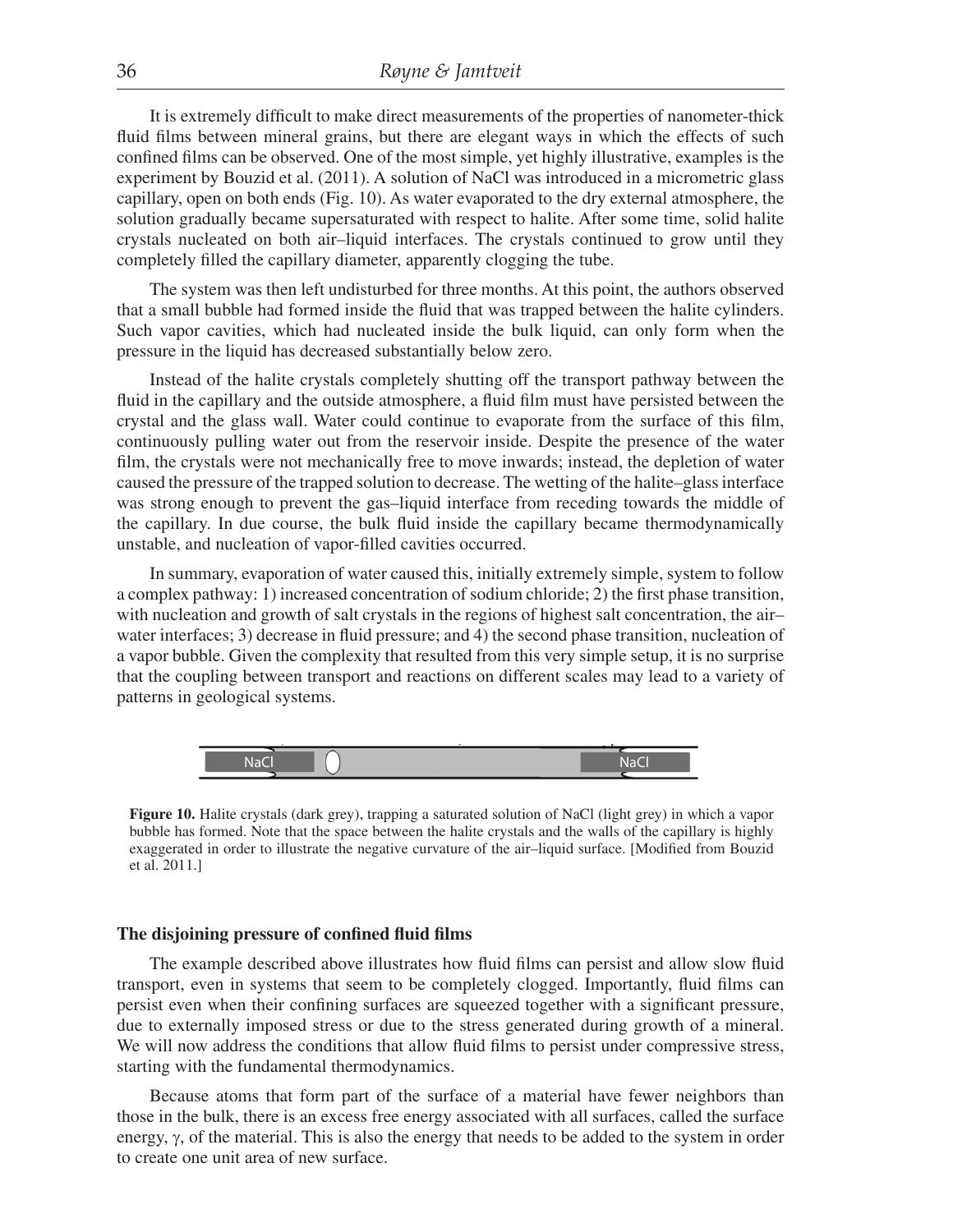The intrinsic surface energy of a material,  $\gamma_0$ , may be defined as the excess free energy per unit area of a surface under vacuum conditions. However, in most applications, a surface of one material will be interacting with another gas, fluid, or solid phase. The measurable quantity is then not the intrinsic surface energy of the material, but rather the interfacial energy of phases 1 and 2 in contact,  $\gamma_{12}$ .

The concept of interfacial energies allows us to analyze the thermodynamics of a fluid sandwiched between two solid surfaces. Consider a system consisting of two semi-infinite, parallel solid surfaces of materials 1 and 2, separated by a distance  $h$  in a fluid medium 3 (Fig. 11), with total interfacial energy *U*(*h*). If the surface separation is large enough to prevent any interaction between the solid surfaces, the energy of the system is  $U(\infty) = \gamma_{13} + \gamma_{23}$ . Upon bringing the solids into dry contact, the energy becomes  $U(0) = \gamma_{12}$ .



**Figure 11.** Surface energies and surface forces. Left: solid 1 and solid 2 separated by a thick film of liquid (3),  $U(\infty) = \gamma_{13} + \gamma_{23}$ . Right: solid–solid contact, with energy  $U(0) = \gamma_{12}$ . Middle: solids separated by a thin film,  $U(h) = \gamma_{13} + \gamma_{23} + P(h)$ .

As the film thickness decreases continually towards zero, the energy does not jump discontinuously from  $\gamma_{13} + \gamma_{23}$  to  $\gamma_{12}$ . Instead, at sufficiently small separations, the interaction between the solid surfaces across the confined liquid film gives rise to an additional energy contribution, *P*(*h*). We may then write the energy of the system as  $U(h) = \gamma_{13} + \gamma_{23} + P(h)$ , where  $P(\infty) = 0$  and  $P(0) = \gamma_{12} - (\gamma_{13} + \gamma_{23})$ . When the surface separation changes, the change in interfacial energy gives rise to a measurable force per unit area:

$$
\frac{F}{\cdot \cdot} = \frac{\mathrm{d}U(h)}{\mathrm{d}} = \frac{\mathrm{d}P(h)}{\mathrm{d}}.\tag{1}
$$

This force, which may be attractive or repulsive, is referred to as a surface force. The corresponding pressure is called the disjoining pressure of the thin film (de Gennes et al. 2003; Israelachvili 2011). In the foregoing sections, where we have discussed the stability of fluid films, we have implicitly referred to repulsive disjoining pressures.

Forces between solids surfaces in a fluid medium arise from a number of processes, many of which are not yet properly understood. The most well-known theory, named DLVO theory after Derjaguin and Landau (1941) and Verwey and Overbeek (1948), contains two contributions to the surface forces. The first is the van der Waals force, which is a function of the polarizabilities of the materials involved, and is characterized by the Hamaker constant, *A*<sup>H</sup> , of the interfacial system. Values for the Hamaker constant of a range of surfaces in air and water are available in the literature (Bergström 1997; Israelachvili 2011). For symmetric systems, where an interfacial layer separates two surfaces of the same material, the van der Waals force is always attractive, but for asymmetric systems, such as the ice–water–air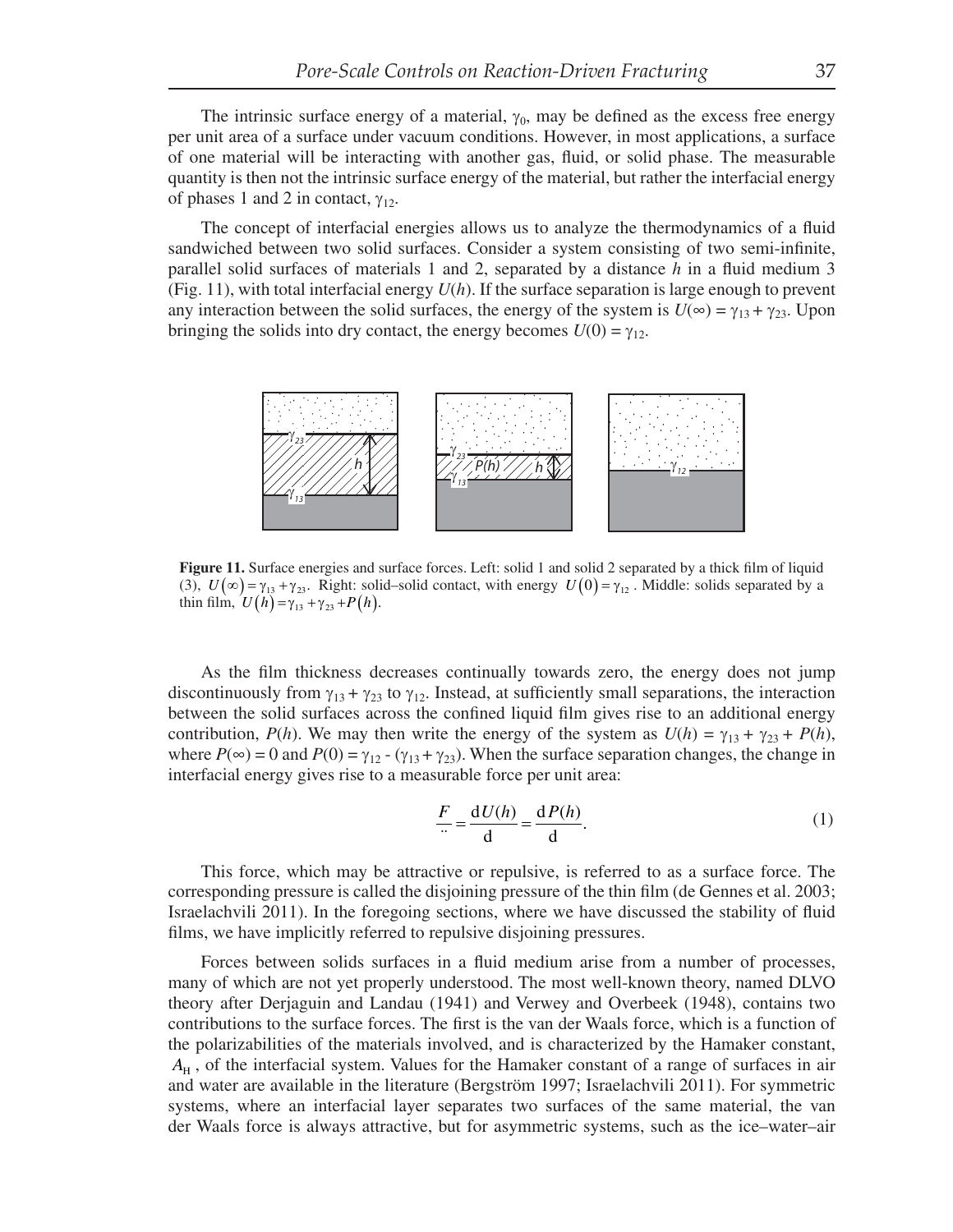interface, it may be repulsive (Dash et al. 2006). For two flat surfaces, the van der Waals energy  $U_{\text{vdw}}$  is given by (Israelachvili 2011)

$$
U_{\text{vdW}} = -\frac{A_H}{12\pi h^2}.\tag{2}
$$

The corresponding force is given by the derivative of this function. Relations for other surface geometries are given in Israelachvili (2011).

The second contribution arises due to the overlap of the electric double layers associated with charged surfaces. Most solid surfaces become charged in liquid environments. The electric double layer interaction energy,  $U_{\text{EDL}}$ , between planar surfaces depends exponentially on the separation distance. For symmetric interfaces, monovalent electrolytes and surface potentials below about 25 mV,  $U_{\text{EDL}}$  can be found in terms of the surface potential  $\psi_0$  or surface charge  $\sigma$  as (Israelachvili 2011):

$$
U_{\rm EDL} = \frac{2\varepsilon_0 \varepsilon}{\lambda_D} \psi_0^2 e^{-h/\lambda_D} = \frac{2\lambda_D}{\varepsilon_0 \varepsilon} \sigma^2 e^{-h/\lambda_D}.
$$
 (3)

Here,  $\lambda_D$  is the Debye screening length, which is a function of the ionic strength of the electrolyte. In pure water,  $\lambda_{\rm p}$  is close to 1 µm, while in concentrated solutions it is on the order of a few tenths of a nanometer.

The DLVO theory has been experimentally validated using the Surface Forces Apparatus (SFA) (Israelachvili and Adams 1978; Israelachvili 2011 ), and more recently also with colloidal probe Atomic Force Microscopy (AFM) (Butt et al. 2005), in a range of systems. However, despite its advantages, the DLVO theory is not sufficient to predict the full interaction of a given pair of surfaces. One reason is that in high electrolyte concentrations, specific ion effects that are not accounted for in the DLVO framework become important (Boström et al. 2001). Also, even for moderate electrolyte concentration, one will need to know the surface charge or surface potentials; these are parameters that depend on the pH and ionic concentration of the pore fluid for any given mineral surface. There is a clear need for more data on this for geologically relevant systems, and progress is being made. Very recently, the atomic force microscope (AFM) has evolved to such an extent that it is possible to image the adsorption and dynamics of ions on a mineral surface (Ricci et al. 2013; Siretanu et al. 2014). This is giving us new insight into the complex processes of hydration and the electric double layer formation, and through this an exciting possibility to obtain a better understanding of wetting and surface interactions in geological systems.

At small separations, approaching a few molecular diameters, the continuum DLVO theory breaks down and other forces, that might be orders of magnitude larger than those described by DLVO, come into play. These forces depend on the molecular structure of the surfaces and intervening fluid, and include the hydrophobic attraction, hydration or hydrophilic repulsion, oscillatory solvation forces, ion correlation forces, and others (Israelachvili 2011). In geological systems, where large pressures can be expected, these forces may be the most important ones (Alcantar et al. 2003; Anzalone et al. 2006). Unfortunately, the theoretical framework for predicting these forces accurately is still lacking (although semi-empirical relations exist for specific cases such as hydrophobic attraction and hydration repulsion (Donaldson et al. 2014)).

Only more recently has attention been turned to high electrolyte concentrations. These systems are more complex, but their behavior is still consistent with the molecular picture that has been obtained for the lower solution concentrations (Baimpos et al. 2014). Interestingly, at these concentrations adhesive interaction forces are found to be largely due to solute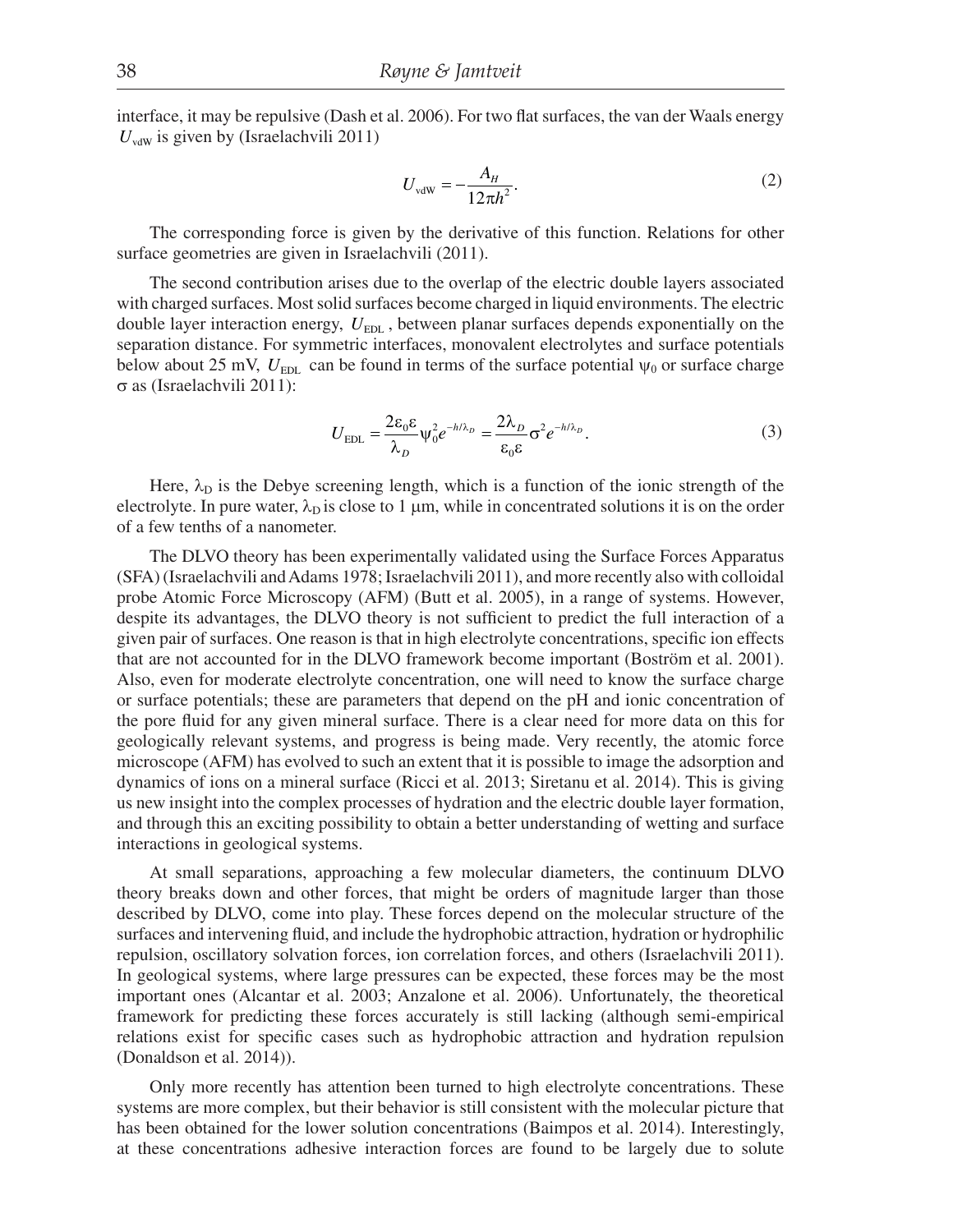and solvent correlation forces (Lesko et al. 2001; Espinosa-Marzal et al. 2012; Baimpos et al. 2014). Ion correlation forces have been suggested to play a key role in controlling the cohesion of cement (Lesko et al. 2001), and we may speculate that they are a critical factor in determining the cohesive properties of natural rocks as well.

## **Transport in confined fluid films**

When confined films become very thin, fluid and molecular transport becomes highly surface specific. The fluid viscosity may approach that of a solid-like material (Ruths and Israelachvili 2010), while on the other hand, diffusive ion transport may be significantly enhanced (Duan and Majumdar 2010). For thicker films, it is possible to make some generalizations about their properties. For instance, experiments typically show that the viscosity of a confined aqueous fluid film does deviate significantly from the bulk value until the film thickness is only a few molecular diameters (Horn et al. 1989). The diffusive properties of the film are also close to bulk values, and films as thin as  $3-5$  molecular diameters have been found to have a diffusivity that is less than one order of magnitude lower than that in bulk water (Alcantar et al. 2003). This implies that, in most cases, confined fluid films can be treated essentially as bulk fluids in terms of transport properties.

However, the large surface-to-fluid ratio of confined fluid films can give rise to surfaceor fluid-specific properties that should not be ignored. For instance, the charge and wetting properties of the pore walls can significantly affect both advective and diffusive transport properties (Wang 2014). Since molecular species are affected in different ways by the properties of the pore walls, diffusion may cause individual species to become either depleted or enriched relative to that the bulk solution (Roach et al. 1988; Heidug 1995; Bresme and Cámara 2006).

Natural mineral interfaces typically display some degree of roughness on the nanoscale. If a normal force is applied across such a boundary it will lead to gradients in the disjoining pressure in the confined fluid. In this case, the process known as pressure diffusion can cause solutes of smaller molecular volume to flow in the direction of the pressure gradient, and therefore towards regions of decreasing grain boundary width where the disjoining pressure is large (Heidug 1995).

Because of the complexity of reaction-driven fracturing in geosystems, much remains to be understood and discovered. Nanoscale experiments and modeling will play an important role in the development of a comprehensive understanding of the coupling between dissolution, precipitation, and transport, as well as how these processes are coupled with deformation and fracturing.

#### **INTERFACE-DRIVEN TRANSPORT ON THE PORE SCALE**

The transport of material through a rock is not governed by its pore structure and permeability alone, but also by the driving forces for fluid migration. In the systems that we are discussing here, flows driven by differences in interfacial energies form an important class of transport phenomena. We will first discuss flow driven by the contact between a wetting fluid and a non-wetting fluid or gas phase. This is important during weathering of rocks near the Earth's surface, but also during water flooding of oil reservoirs and  $CO<sub>2</sub>$  injection into saturated rocks. We limit the discussion here to a few cases that are particularly relevant for the coupling between transport and precipitation; a more comprehensive review on the physics of pore-scale multiphase and multicomponent transport has been given by Steefel et al. (2013).

The following can be applied to any system containing two immiscible fluids where one is more wetting than the other. The difference in wetting properties is a result of the difference in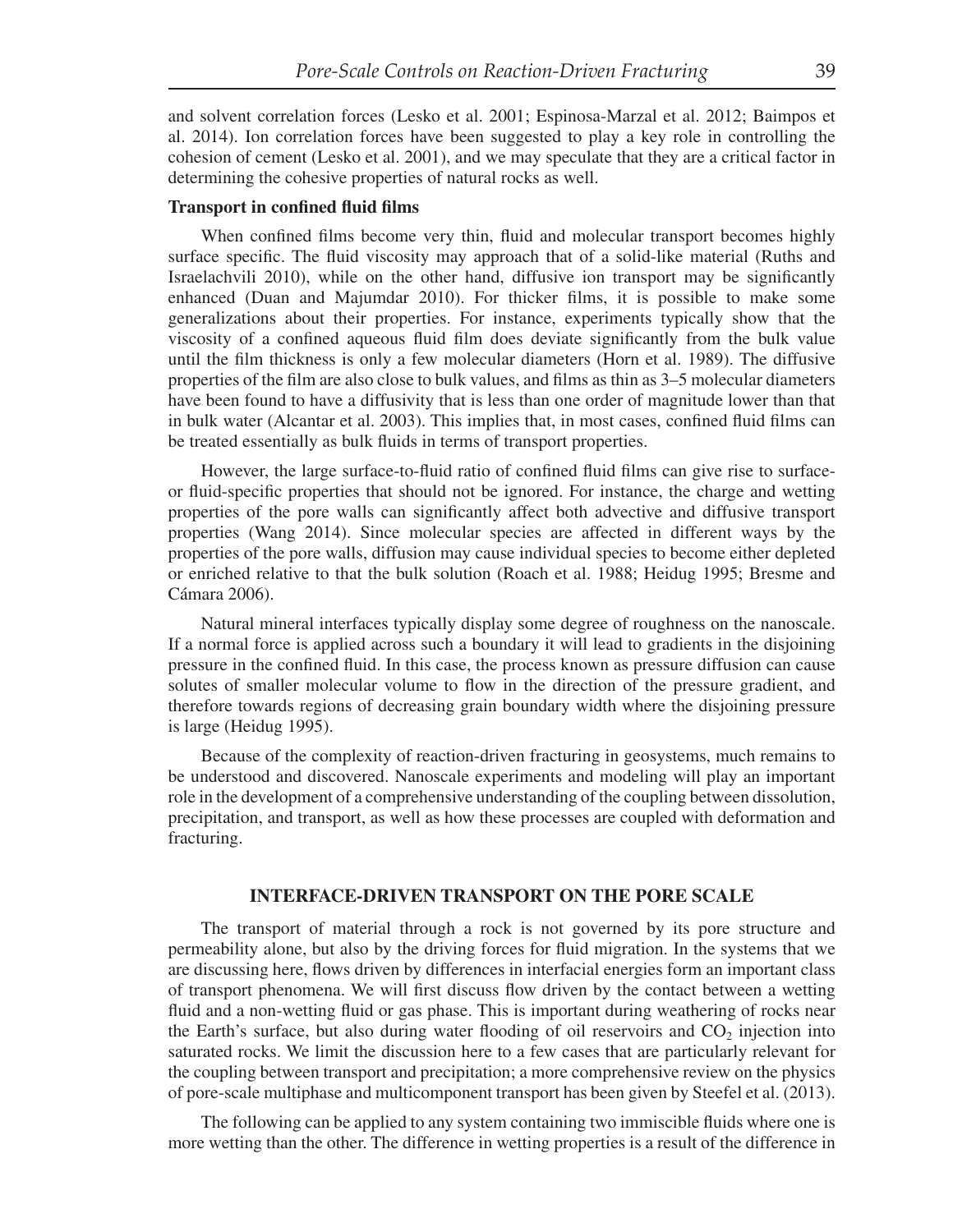

**Figure 12.** Creeping of a saturated NaCl solution, first as a thin layer of crystals on the side of the beaker (left) followed by secondary creeping on the first structure that formed, leading to a porous mass of crystals (right). [Reprinted with permission from (Bouzid M, Mercury L, Lassin A, Matray JM (2011) Salt precipitation and trapped liquid cavitation in micrometric capillary tubes. *Journal of Colloid and Interface Science,* Vol. 360, p. 768–776, doi:10.1016/j.jcis.2011.04.095). Copyright (2011) American Chemical Society.]

solid–liquid interfacial energies, which are much smaller for wetting than for the non-wetting fluids. Where the two fluid phases and the solid phase meet, the angle between the surface of the solid and that of the wetting fluid will be close to zero degrees. When confined inside a narrow pore or slit, the geometry imposed by the walls will cause the surface of the wetting fluid to curve inwards with a radius given by the pore opening. The drive in the system to minimize surface area will then manifest itself as a capillary pressure, pulling the wetting liquid towards the interface. In a vertical capillary tube, the balance between the capillary pressure and gravity determines the height to which the fluid will rise inside the tube. In a water-wetting, oil-saturated reservoir rock, capillary pressure will pull the water into the pores of the rock and the oil will be pushed out. In the experiment of Bouzid et al. (2011), the substantially negative capillary pressure at the air-water interface at the exit of the halite–glass channel caused fluid to be pulled out of the fluid reservoir between the halite crystals.

While mineral growth in pores can severely restrict pressure-driven fluid flow, it can also, in some cases, accelerate interface-driven fluid transport. A good example of this is the phenomenon of creeping salts (van Enckevort and Los 2013). If a salt solution is left in an open beaker in the lab, then, for some salts, one can return days later and find a crust of salt crystals covering the walls of the beaker all the way to the top, sometimes even down on the other side of the beaker and onto the benchtop—with most of the liquid solution gone (see Fig. 12). What has happened is that salt crystals have precipitated at the location where supersaturation is reached first, which is at the contact line between the salt solution and the beaker wall. Because water readily wets the salt crystals, the salt solution will climb up to the top of the newly precipitated material, where it again becomes supersaturated due to evaporation, which leads to more precipitation. With time, a porous structure builds upwards, allowing the salt solution to climb out of the beaker. The upward fluid flow and enhanced evaporation that is created by this crystallization leads to accelerated drying of the salt solution. A similar effect has been shown for salt crystallization due to evaporation in a hydrophobic porous medium (Sghaier et al. 2014).

In the absence of free boundaries (fluid–gas or fluid–fluid interfaces), there is yet another interfacial driving force that may drive fluid transport in porous systems, and that is the thermomolecular flow, where a temperature gradient generates a gradient in the disjoining pressure. This is now understood to be the main driving mechanism for frost heave, which is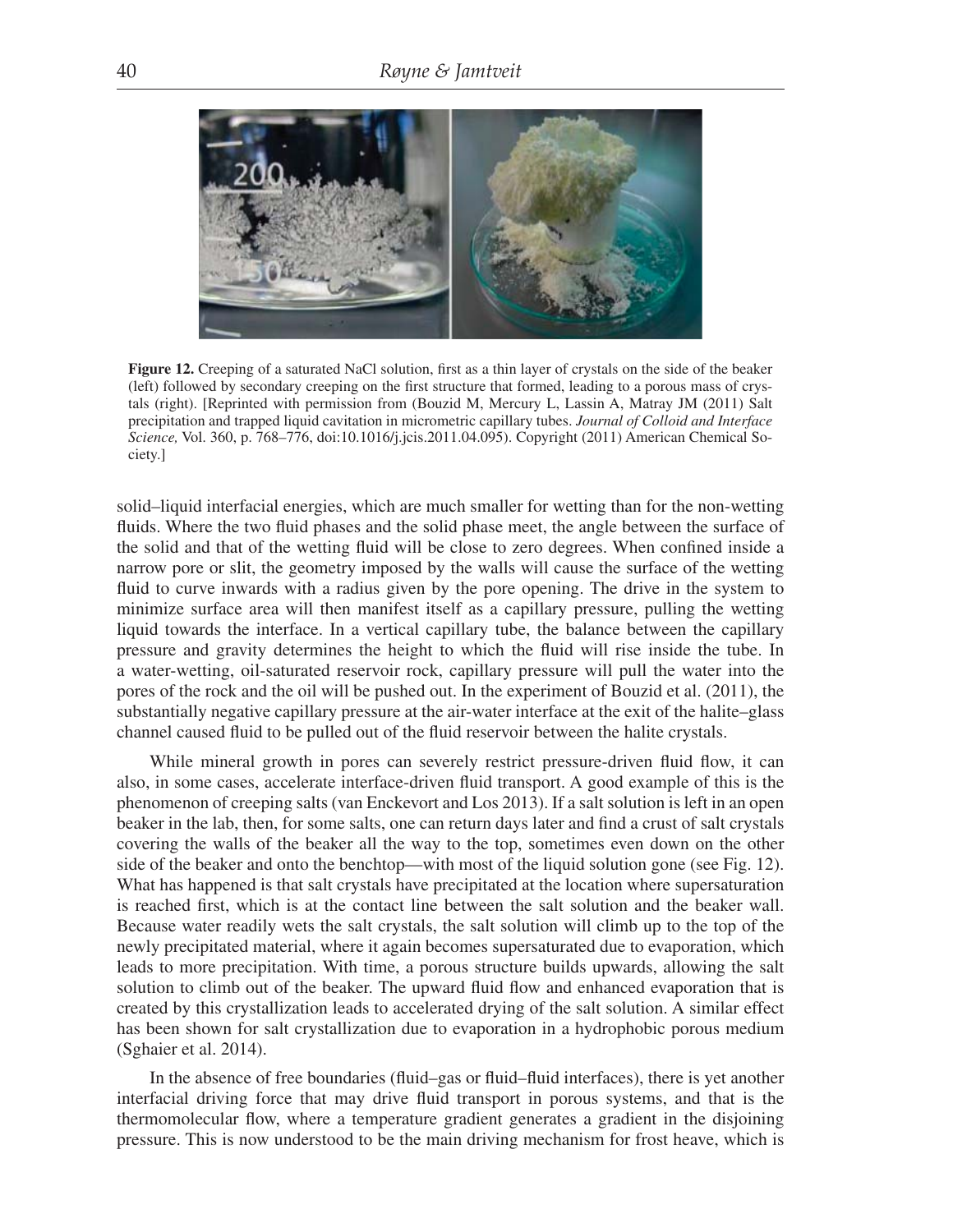the displacive growth of ice lenses in porous soils (Wettlaufer and Worster 2006), and at least some instances of frost cracking of intact rocks (Murton et al. 2006). Although water expands when it freezes to ice, this is in most cases not sufficient to form fractures and the extents of frost heave that are observed in nature. Instead, water is supplied to the freezing front from unfrozen parts of the material by the thermomolecular flow, which causes fluid to flow from warmer to colder temperatures. The fluid flow and build-up of ice will cease when the pressure on the ice lens from the displaced overburden is enough to balance the thermomolecular pressure. It is this continued supply of water from neighboring parts of the material that creates sufficient volume expansion to create fractures and damage.

In the case of the ice lens, the freezing of ice acts as a sink, helping to sustain the fluid flow. A mineral that grows in a pore will also deplete the solute concentration around it and cause diffusion solute from the surrounding reservoir. If the supersaturation of the fluid was initially uniform, and crystal nucleation was to take place in all pores simultaneously, then the supersaturation would soon be consumed without any significant build-up of solid material. However, in sufficiently small pores, crystals may be inhibited from precipitating even at high levels of supersaturation. This is due to the energy penalty associated with the large surfaceto-volume of crystals confined inside a small volume of a different material. As a rule of thumb, the solubility of a salt crystal in a pore increases significantly in pores that are below 1 μm in size (Steiger 2005b). In a rock that contains a distribution of small and large pores, the small pores may act as reservoirs for supersaturated or subcooled fluid that feed the growth of crystals in larger pores. The pore-size distribution and connectivity can therefore have an important effect on the spatial distribution of precipitated material (Emmanuel and Berkowitz 2007), as well as on the damage of the material due to crystallization pressures (Scherer 1999; Steiger 2005b).

#### **CONCLUDING REMARKS**

By zooming in from the field scale to the pore and interface scales, we have shown that whenever fluid-driven reactions involve positive volume changes, the reaction will be shut down unless some mechanism ensures continued supply of fluid to the reactive surfaces. This requires a percolating network of fluid channels.

Fluid supply is normally maintained through fractures or pore networks with apertures exceeding micrometer size. However, the transport to the reacting surfaces often takes place through nanometer-scale fluid films. These films can often sustain a significant normal stress without being squeezed out.

For reactions to generate new fractures, which is often necessary to get access to the interior of reacting grains or to grains that are embedded inside a tight matrix, a significant overstepping of the relevant reaction is required. When crystals precipitate from a supersaturated solution, the growth process may elastically displace the confining surfaces. When the elastic strain reaches some critical value, this can result in fracture growth and the opening of new fluid pathways. The energy needed for the creation of new surfaces is thus taken from the chemical energy available in the reaction.

Even without fracturing, the coupling between reaction and transport in porous reactive rocks is highly complex. In order to better understand what determines the rates of advance of reaction fronts, whether reactions will come to a halt or not, and the evolution of the permeability of the rock, we need a better understanding of forces, transport and reaction kinetics under nanoscale confinement.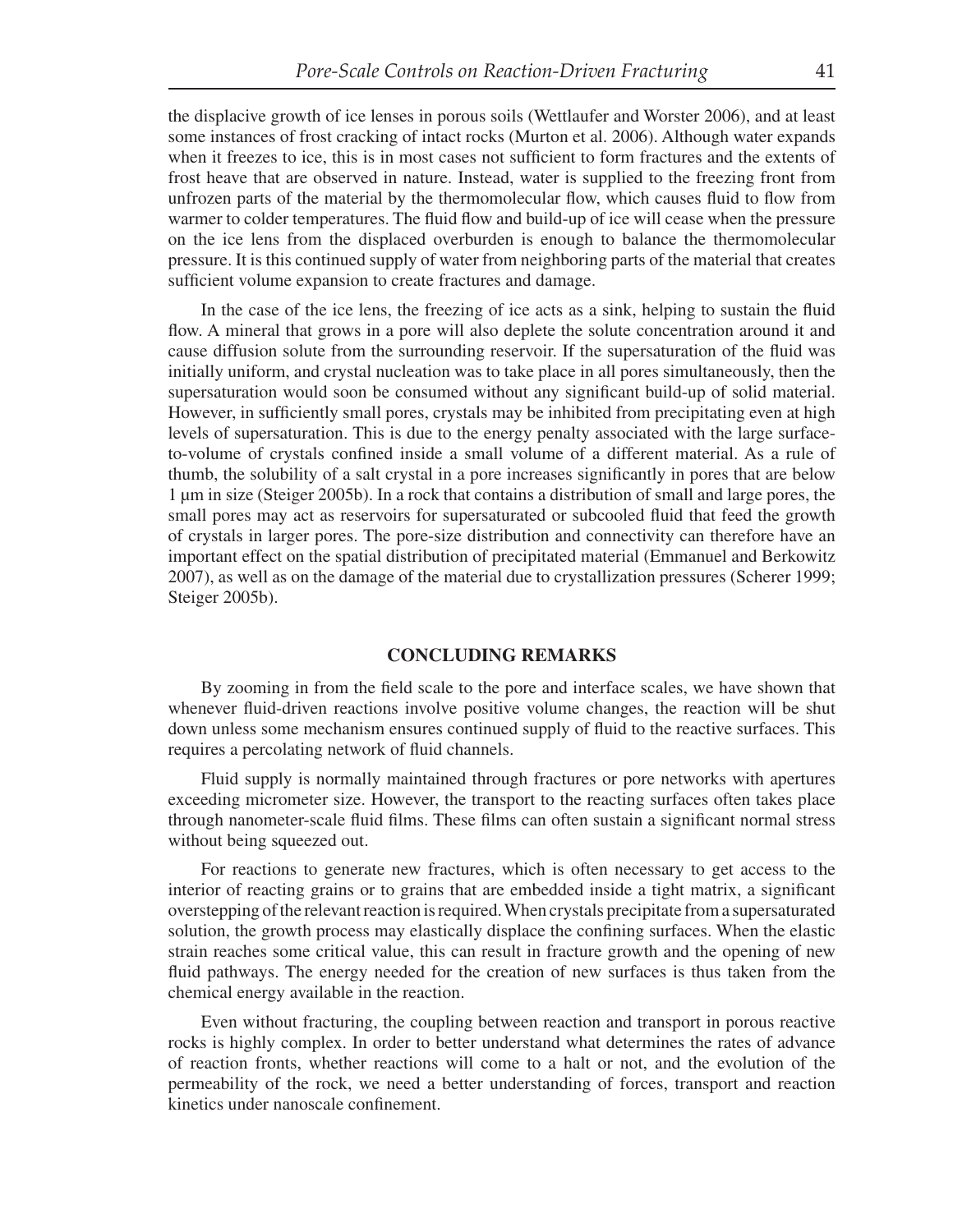## **ACKNOWLEDGMENTS**

This project was supported by a Center of Excellence grant to PGP, and a FRINATEK postdoc grant 222300 to AR, both from the Norwegian Research Council. BJ was supported by an Alexander von Humboldt Research Award from the German Alexander von Humboldt Foundation, and part of this work was carried out at the Department of Mineralogy at the University of Münster. We benefitted from comments and discussions with Andrew Putnis, Francois Renard, Paul Meakin, and Carl Steefel. Figures 3 and 4 were prepared by Ole Ivar Ulven at PGP.

#### **REFERENCES**

- Alcantar N, Israelachvili J, Boles J (2003) Forces and ionic transport between mica surfaces: implications for pressure solution. Geochim Cosmochim Acta 67:1289–1304, doi:10.1016/s0016-7037(02)01270-x
- Anzalone A, Boles J, Greene G, Young K, Israelachvili J, Alcantar N (2006) Confined fluids and their role in pressure solution. Chem Geol 230:220–231, doi:10.1016/j.chemgeo.2006.02.027
- Atkinson BK (ed) (1987) Fracture Mechanics of Rock. Academic Press, London
- Baimpos T, Shrestha BR, Raman S, Valtiner M (2014) Effect of interfacial ion structuring on range and magnitude of electric double layer, hydration, and adhesive interactions between mica surfaces in 0.05–3 M Li(+) and Cs(+) electrolyte solutions. Langmuir  $30:4322-4332$ , doi:10.1021/la500288w
- Becker GF, Day AL (1905) The linear force of growing crystals. Proc Washington Acad Sci 8:283–288
- Bergström L (1997) Hamaker constants of inorganic materials. Adv Colloid Interfac 70:125–169, doi:10.1016/ s0001-8686(97)00003-1
- Boström M, Williams D, Ninham B (2001) Specific Ion Effects: Why DLVO theory fails for biology and colloid systems. Phys Rev Lett 87, doi:10.1103/PhysRevLett.87.168103
- Bouzid M, Mercury L, Lassin A, Matray JM (2011) Salt precipitation and trapped liquid cavitation in micrometric capillary tubes. J Colloid Interface Sci 360:768–776, doi:10.1016/j.jcis.2011.04.095
- Bresme F, Cámara LG (2006) Computer simulation studies of crystallization under confinement conditions. Chem Geol 230:197–206, doi:10.1016/j.chemgeo.2006.02.025
- Butt H-J, Cappella B, Kappl M (2005) Force measurements with the atomic force microscope: Technique, interpretation and applications. Surf Sci Rep 59:1–152, doi:10.1016/j.surfrep.2005.08.003
- Chapman RW, Greenfield MA (1949) Spheroidal weathering of igneous rocks. Am J Sci 247:407-429
- Clarke DR, Lawn BR, Roach DH (1986) The Role of Surface Forces in Fracture. *In*: Fracture Mechanics of Ceramics. Vol 8. Bradt RC, Evans AG, Hasselman DPH, Lange FF, (eds). Plenum Publishing Corporation, p 341–350
- Correns CW (1949) Growth and dissolution of crystals under linear pressure. Discuss Faraday Soc 5:267–271
- Dash JG, Rempel AW, Wettlaufer JS (2006) The physics of premelted ice and its geophysical consequences. Rev Mod Phys 78:695–741
- de Gennes P-G, Brochard-Wyart F, Quéré D (2003) Capillarity and Wetting Phenomena: Drops, Bubbles, Pearls, Waves. Springer, New York
- Derjaguin B, Landau L (1941) Theory of the stability of strongly charged lyophobic sols and of the adhesion of strongly charged particles in solutions of electrolytes. Prog Surf Sci 43:30–59, doi:10.1016/0079- 6816(93)90013-l
- Donaldson SH, Jr., Røyne A, Kristiansen K, Rapp MV, Das S, Gebbie MA, Lee DW, Stock P, Valtiner M, Israelachvili J (2014) Developing a general interaction potential for hydrophobic and hydrophilic interactions. Langmuir, doi:10.1021/la502115g
- Duan C, Majumdar A (2010) Anomalous ion transport in 2-nm hydrophilic nanochannels. Nat Nanotechnol 5:848–852, doi:10.1038/nnano.2010.233
- Dunkel KG, Putnis A (2014) Replacement and ion exchange reactions of scolecite in a high pH aqueous solution. Eur J Mineral 26:61–69
- Emmanuel S, Berkowitz B (2007) Effects of pore-size controlled solubility on reactive transport in heterogeneous rock. Geophys Res Lett 34:L06404, doi:10.1029/2006gl028962
- Espinosa Marzal RM, Scherer GW (2008) Crystallization of sodium sulfate salts in limestone. Environ Geol 56:605–621, doi:10.1007/s00254-008-1441-7
- Espinosa-Marzal RM, Drobek T, Balmer T, Heuberger MP (2012) Hydrated-ion ordering in electrical double layers. Phys Chem Chem Phys 14:6085–6093, doi:10.1039/c2cp40255f
- Flatt RJ, Steiger M, Scherer GW (2007) A commented translation of the paper by C.W. Correns and W. Steinborn on crystallization pressure. Environ Geol 52:221–237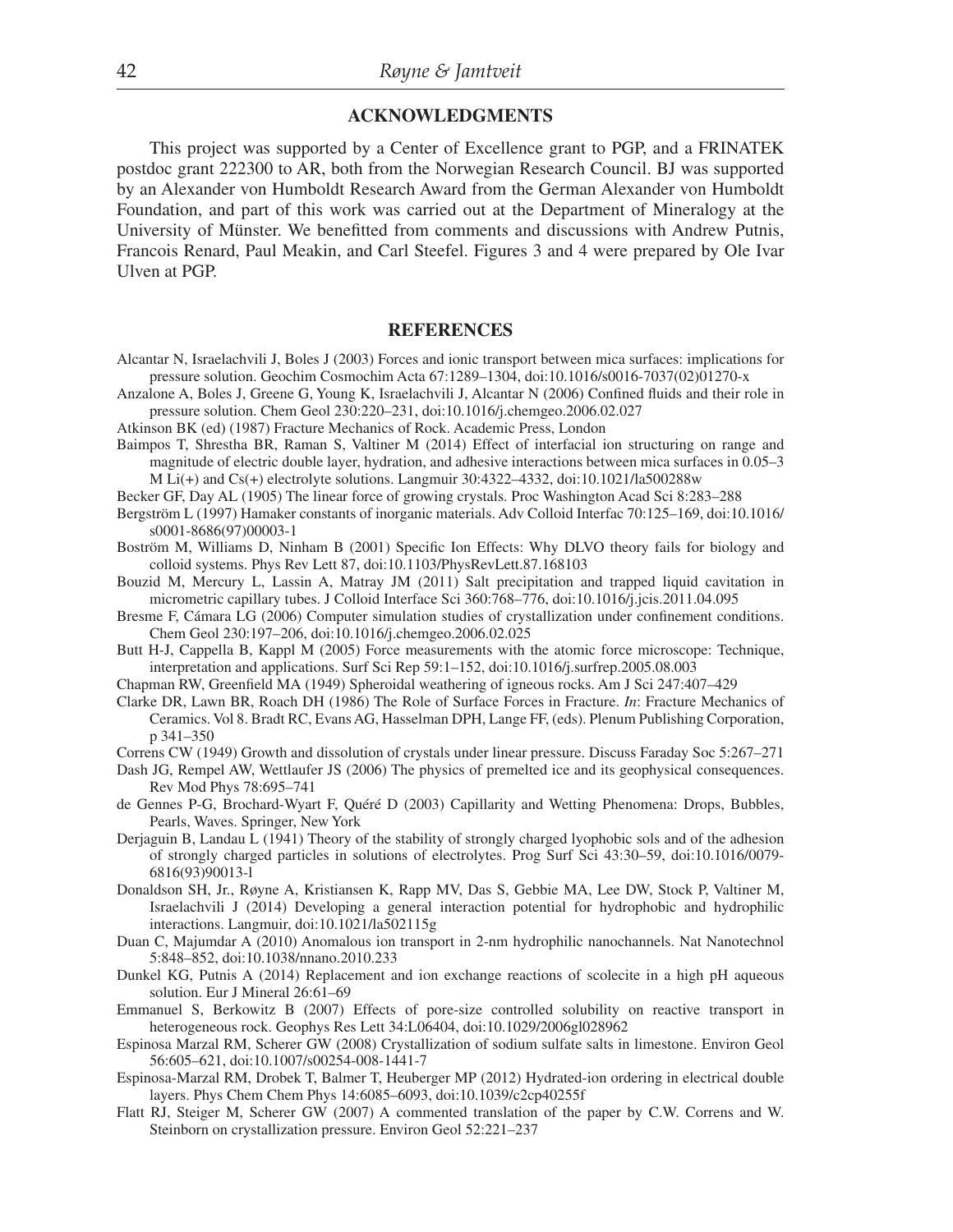- Flatt RJ, Caruso F, Sanchez AM, Scherer GW (2014) Chemo-mechanics of salt damage in stone. Nat Commun 5:4823, doi:10.1038/ncomms5823
- Fletcher RC, Brantley SL (2010) Reduction of bedrock blocks as corestones in the weathering profile: observations and model. Am J Sci 310:131–164
- Fletcher RC, Merino E (2001) Mineral growth in rocks: Kinetic-rheological models of replacement, vein formation, and syntectonic crystallization. Geochim Cosmochim Acta 65:3733–3748
- Fletcher RC, Buss HL, Brantley SL (2006) A spheroidal weathering model coupling porewater chemistry to soil thickness during steady-state denundation. Earth Planet Sci Lett 244:444–457
- Gibbs JW (1876) On the equilibrium of heterogeneous substances. Trans Connecticut Acad 3:108–248
- Heidug WK (1995) Intergranular solid-fluid phase-transformations under stress the effect of surface forces. J Geophys Res-Solid Earth 100:5931–5940
- Horn RG, Smith DT, Haller W (1989) Surface forces and viscosity of water measured between silica sheets. Chem Phys Lett 162:404–408
- Houben ME, ten Hove A, Peach CJ, Spiers CJ (2013) Crack healing in rocksalt via diffusion in adsorbed aqueous films: Microphysical modelling versus experiments. Phys Chem Earth, Parts A/B/C 64:95–104, doi:10.1016/j.pce.2012.10.001
- Hövelmann J, Austrheim H, Jamtveit B (2012) Microstructure and porosity evolution during experimental carbonation of a natural peridotite. Chem Geol 334:254–265, doi:10.1016/j.chemgeo.2012.10.025
- Israelachvili J (2011) Intermolecular and Surface Forces. Academic Press, Amsterdam.
- Israelachvili JN, Adams GE (1978) Measurement of forces between two mica surfaces in aqueous-electrolyte solutions in range 0–100 nm. J Chem Soc, Faraday Trans I 74:975–1001
- Jamtveit B, Hammer  $\varnothing$  (2012) Sculpting of rocks by reactive fluids. Geochem Perspect 1:340–480
- Jamtveit B, Malthe-Sørenssen A, Kostenko O (2008) Reaction enhanced permeability during retrogressive metamorphism. Earth Planet Sci Lett 267:620–627, doi:10.1016/j.epsl.2007.12.016
- Jamtveit B, Putnis CV, Malthe-Sorenssen A (2009) Reaction induced fracturing during replacement processes. Contrib Mineral Petrol 157:127–133
- Jamtveit B, Kobchenko M, Austrheim H, Malthe-Sorenssen A, Røyne A, Svensen H (2011) Porosity evolution and crystallization-driven fragmentation during weathering of andesite. J Geophys Res-Solid Earth 116:B12204, doi:10.1029/2011JB008649
- Kelemen PB, Hirth G (2012) Force of crystallization during retrograde metamorphism: Olivine hydration and carbonation. Earth Planet Sci Lett 345:81–89
- Lesko S, Lesniewska E, Nonat A, Mutin J-C, Goudonnet J-P (2001) Investigation by atomic force microscopy of forces at the origin of cement cohesion. Ultramicroscopy 86:11–21
- Malvoisin B, Brunet F (2014) Water diffusion-transport in a synthetic dunite: Consequences for oceanic peridotite serpentinization. Earth Planet Sci Lett 403:263–272, doi:10.1016/j.epsl.2014.07.004
- Malvoisin B, Brunet F, Carlut J, Roumejon S, Cannat M (2012) Serpentinization of oceanic peridotites: 2. Kinetics and processes of San Carlos olivine hydrothermal alteration. J Geophys Res-Solid Earth 117, doi:10.1029/2011jb008842
- Megawati M, Hiorth A, Madland MV (2013) The impact of surface charge on the mechanical behavior of highporosity chalk. Rock Mech Rock Eng 46:1073–1090
- Molnar P, Anderson RS, Anderson SP (2007) Tectonics, fracturing of rock, and erosion. J Geophys Res 112:F03014, doi:10.1029/2005jf000433
- Murton JB, Peterson R, Ozouf J-C (2006) Bedrock fracture by ice segregation in cold regions. Science 314:1127–1129, doi:10.1126/science.1132127
- Perdikouri C, Kasioptas A, Geisler T, Schmidt BC, Putnis A (2011) Experimental study of the aragonite to calcite transition in aqueous solution. Geochim Cosmochim Acta 75:6211–6224
- Plümper O, Røyne A, Magraso Sola A, Jamtveit B (2012) The interface-scale mechanism of reaction-induced fracturing during upper mantle serpentinization. Geology 40:1103–1106
- Prieto M, Cubillas P, Fernandez-Gonzalez A (2003) Uptake of dissolved Cd by biogenic and abiogenic aragonite: a comparison with sorption onto calcite. Geochim Cosmochim Acta 67:3857–3869
- Putnis A (2002) Mineral replacement reactions: from macroscopic observations to microscopic mechanisms. Mineral Mag 66:689–708, doi:10.1180/0026461026650056
- Putnis A (2015) Transient porosity resulting from fluid–mineral interaction and its consequences. Rev Mineral Geochem 80:1–23
- Putnis CV, Geisler T, Schmid-Beurmann P, Stephan T, Giampaolo C (2007) An experimental study of the replacement of leucite by analcime. Am Mineral 92:19–26, doi:10.2138/am.2007.2249
- Renard F, Beauprêtre S, Voisin C, Zigone D, Candela T, Dysthe DK, Gratier J-P (2012) Strength evolution of a reactive frictional interface is controlled by the dynamics of contacts and chemical effects. Earth Planet Sci Lett 341–344:20-34, doi:10.1016/j.epsl.2012.04.048
- Ricci M, Spijker P, Stellacci F, Molinari JF, Voitchovsky K (2013) Direct visualization of single ions in the Stern layer of calcite. Langmuir 29:2207–2216, doi:10.1021/la3044736